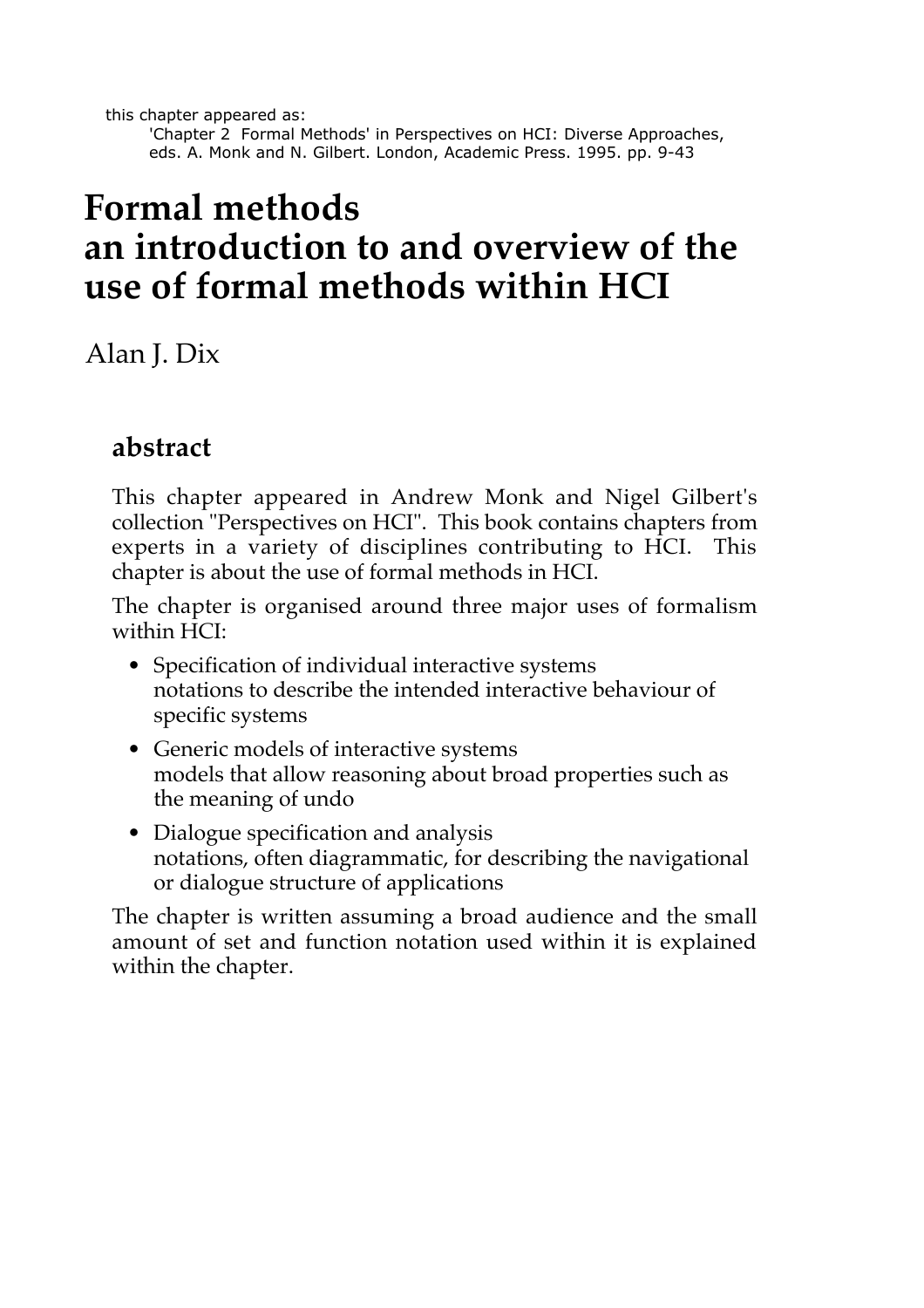# **Table of Contents**

| Specification of individual interactive systems 2 |  |
|---------------------------------------------------|--|
|                                                   |  |
|                                                   |  |
|                                                   |  |
|                                                   |  |
|                                                   |  |
|                                                   |  |
|                                                   |  |
|                                                   |  |
|                                                   |  |
|                                                   |  |
|                                                   |  |
|                                                   |  |
|                                                   |  |
|                                                   |  |
|                                                   |  |
|                                                   |  |
|                                                   |  |
|                                                   |  |
|                                                   |  |
|                                                   |  |
|                                                   |  |
|                                                   |  |
|                                                   |  |
|                                                   |  |
|                                                   |  |
|                                                   |  |
|                                                   |  |
|                                                   |  |
|                                                   |  |
|                                                   |  |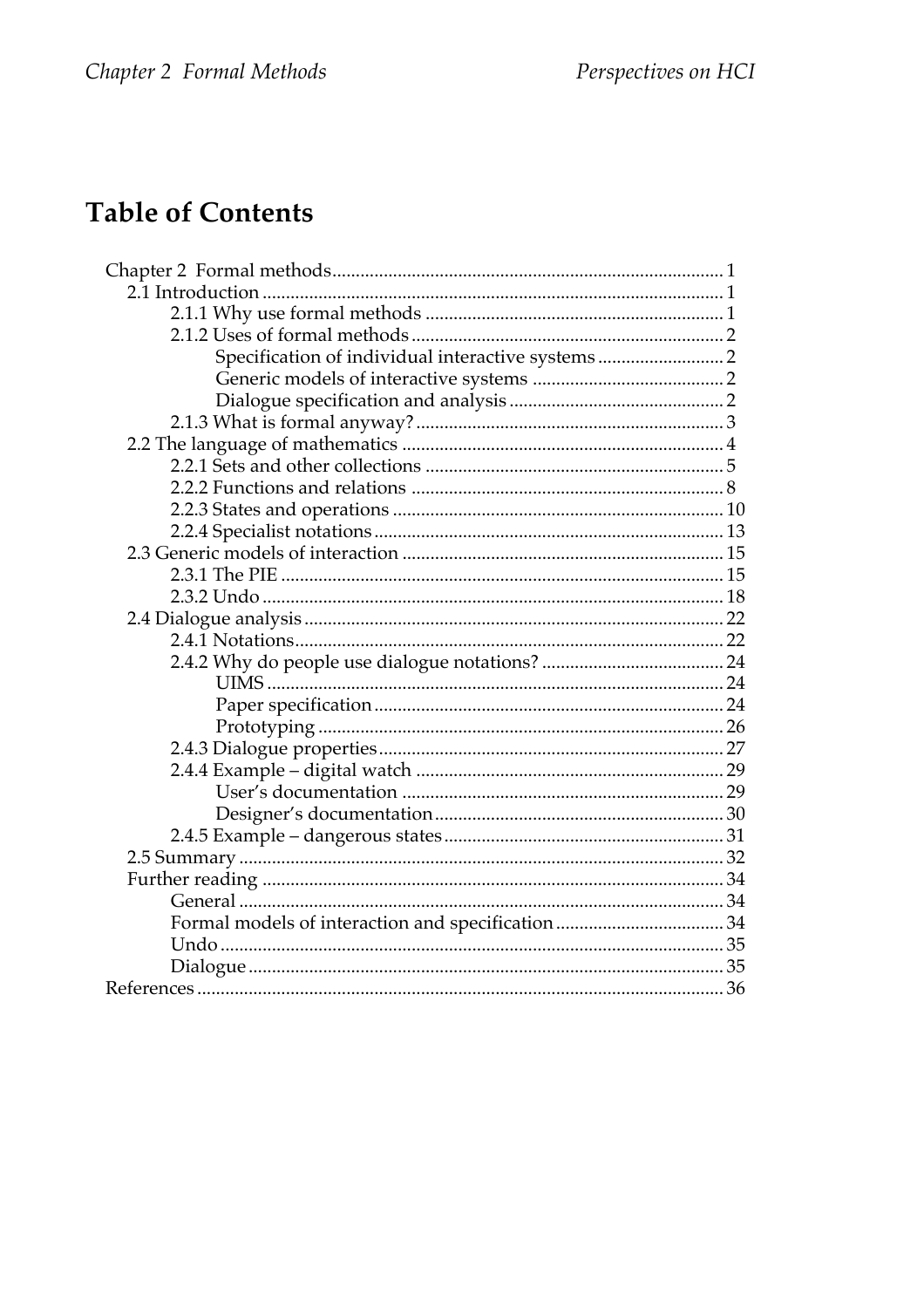this chapter appeared in: Perspectives on HCI: Diverse Approaches, eds. A. Monk and N. Gilbert. London, Academic Press. 1995. pp. 9-43

**Chapter 2**

# **Formal methods**

Alan J. Dix

## **2.1 Introduction**

For many years I have worked on the interplay between formal methods and human–computer interaction. This area of research originated with (present and past) workers from York, but over the last few years there have been several international workshops on the subject and there are now several books on aspects of this area. For further reading in the area the interested reader can consult the chapters on Dialogue and Formal Methods in (Dix et al., 1993), my previous monograph (Dix, 1991) and the collection (Harrison and Thimbleby, 1990).

## **2.1.1 Why use formal methods?**

Formal notations and mathematics are used in several areas of human–computer interaction, including cognitive modelling and task analysis. However, this chapter will focus on those more connected with the engineering and analysis of interactive systems. These notations all try to abstract away from the way the system is programmed, but still be precise about some aspect of its behaviour. Of course, an informal description does the same, but with a formal description you can (in theory) say precisely whether or not a real system satisfies the description. Because of this, one can perform precise analyses on the description itself, knowing that any conclusions one comes to will be true of the real system.

One value of this precision is that it exposes design decisions which otherwise might not be noticed until the system is being implemented. It is clear in many systems that obscure interface behaviour could not have been designed that way, but has occurred as the result of some programming decision. The specification of an interactive system should not determine the algorithms and data structures used to build the system – that is the proper domain of the programmer. But, it should describe precisely the behaviour of the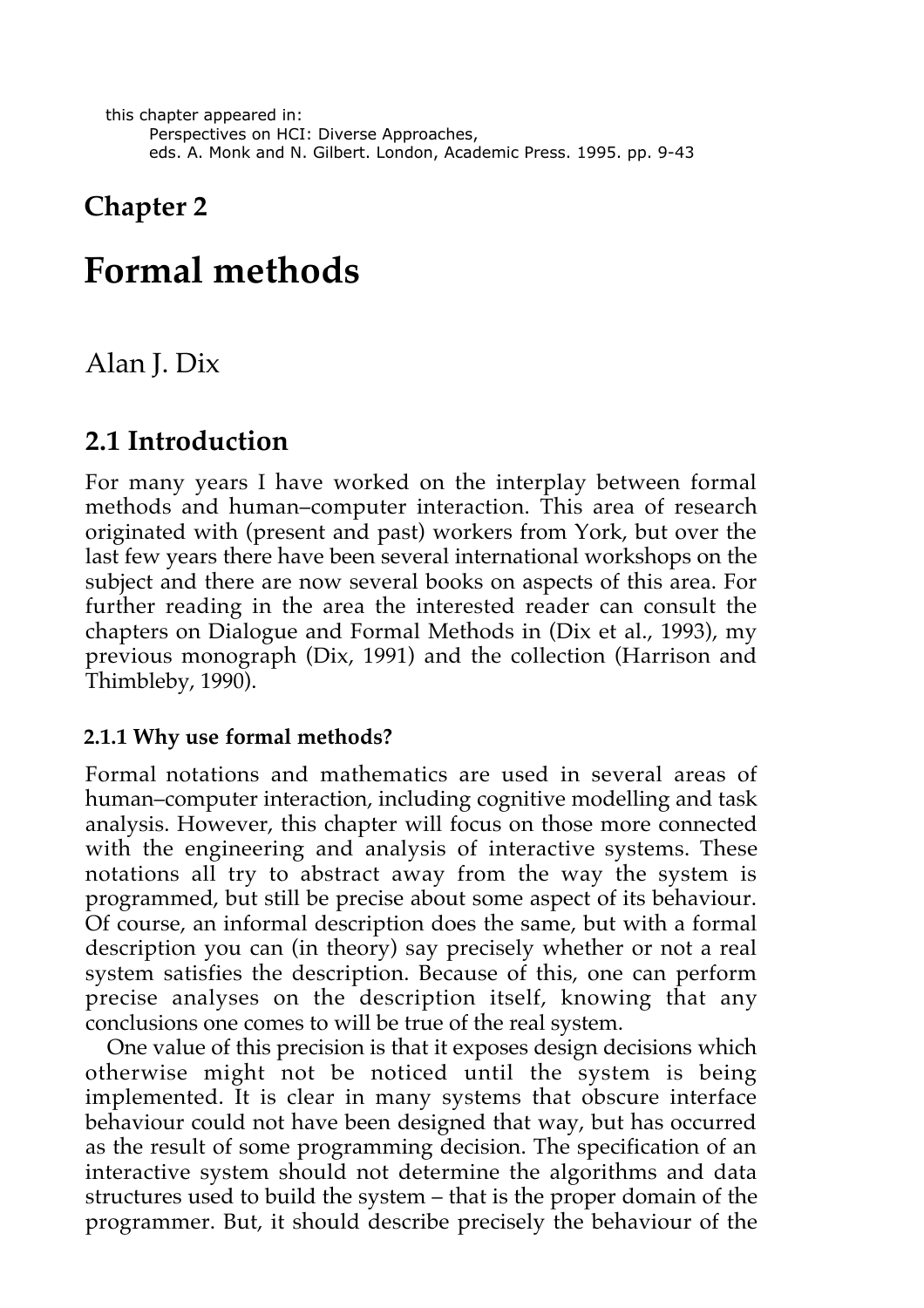system – the programmer may not be qualified to make such decisions and the level of commitment at the time that the issue is uncovered may mean that the design choice has been determined by foregoing implementation choices.

## **2.1.2 Uses of formal methods**

We will consider three major strands of formal methods, each of which fulfils a different purpose:

## *Specification of individual interactive systems*

This usually concentrates on a specific system and the complete specification of all aspects of its behaviour. Its purpose is to clarify design decisions, to expose inconsistency and to act as a 'contract' with the implementor. User interface software can be extremely complex and so being able to deal with it at a more abstract level is even more important than for general software.

## *Generic models of interactive systems*

The second strand models classes of system, for example, one might have a general model of window managers as opposed to a specific model of the Macintosh window manager. Their purpose is to give new insight into general problems as the properties of the problem domain are analysed. For example, we will see later how general questions about the meaning of the undo command can be addressed without recourse to a specific system. In addition, they can be used as part of a formal development process to constrain the design of specific systems. That is, results of the analysis of generic models can be applied to formal specifications of specific systems.

## *Dialogue specification and analysis*

Finally, dialogue notations are again used to describe specific systems, but at a different level of detail than a full formal specification. They concern the steps of the user interaction but typically do not fully specify the meaning attached to the user's actions. For example, the dialogue specification of a graphics editor may say that the user must always enter two positions (by mouse clicks) after selecting the 'draw line' icon. However, it will not say that a line appears in the screen, except perhaps by way of informal annotation. Dialogue notations are used for various reasons, but this chapter will emphasise the way the formal element in the dialogue can be analysed in order to expose potential user interface problems.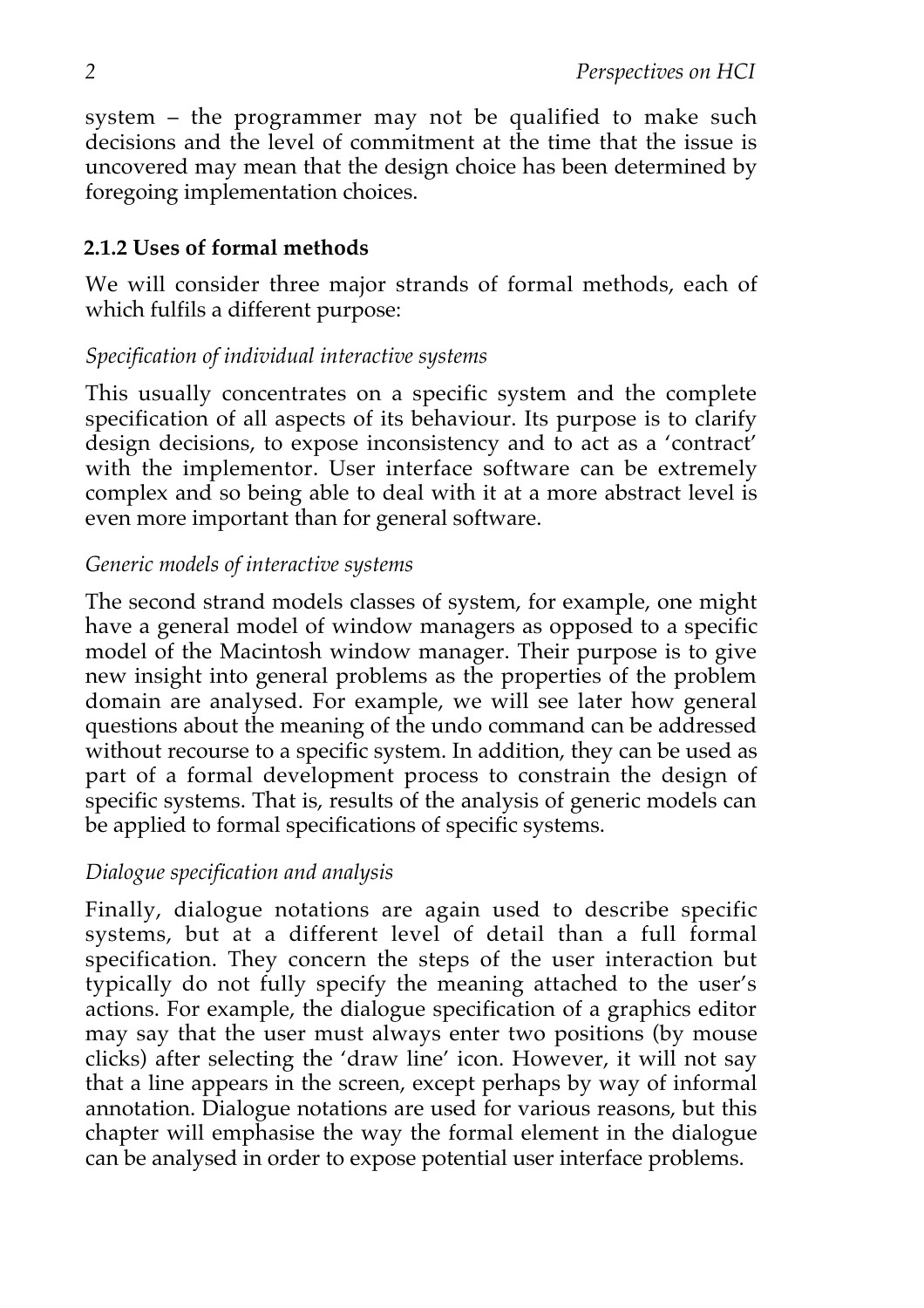#### **2.1.3 What is formal anyway?**

Of these three strands, dialogue specification is perhaps least mathematical, but most easily used by the non-formalist. Indeed, although formal methods can be extremely powerful they do require a high-level of expertise. Most computing courses now include some element of formal methods and so the level of formal expertise will increase in coming years. However, it is unlikely that there will ever be a large community of people expert in both human factors and formal methods.

This suggests that formal methods need to packaged so that nonexperts can get some of the benefits without negotiating the steep learning curve. One way this can be achieved is through 'engineering level' notations which have formal underpinnings, but where simplified analysis and heuristics can be applied. This is as in other disciplines where the practising engineer does not use the theoretical methods and analyses directly, but instead more pragmatic and approximate versions of them. In the user interface domain, dialogue notations are one example of an engineering level notation and are amenable to both simple hand analysis and automated tool support. The fact that many dialogue notations have a graphical form also makes them more palatable! Another example of an engineering level notation is *status/event analysis* which uses simple timeline diagrams together with design heuristics based on a combination of formal analysis and naïve psychology (Dix, 1991, Ch. 10, Dix, 1992, Dix et al., 1993, Ch. 9).

Sometimes the benefits of formal analysis can be presented informally. For example, a purist might argue that an undo button should always undo the effects of the last command — even if the last command was itself undo. However, we shall see later that this is in fact impossible, thus removing the cause of long arguments and allowing more constructive debate over the purpose of undo. Not only can we state the result 'it is impossible' in this case the formal proof can be rendered in a reasonably informal, but convincing manner — which is as well as no-one ever believes the result!

Of course, we can all recognise a bit of formal notation – simply watch out for the λ∀∃! However, you will find that the dialogue notations are mostly diagrammatic. Can a graphical notation be formal? In fact, a diagram can be formal, informal or somewhere in between, depending on the meaning which s attached to the elements of the diagram. This is obvious when we think of an engineering diagram. When it says that the diameter of a rod is 13.7 mm it means precisely that! The dialogue notations discussed in this chapter will be semi-formal in that they have textual annotations on the diagrams which require informal interpretation. However, the structure of the diagrams will be perfectly formal and capable of formal analysis. The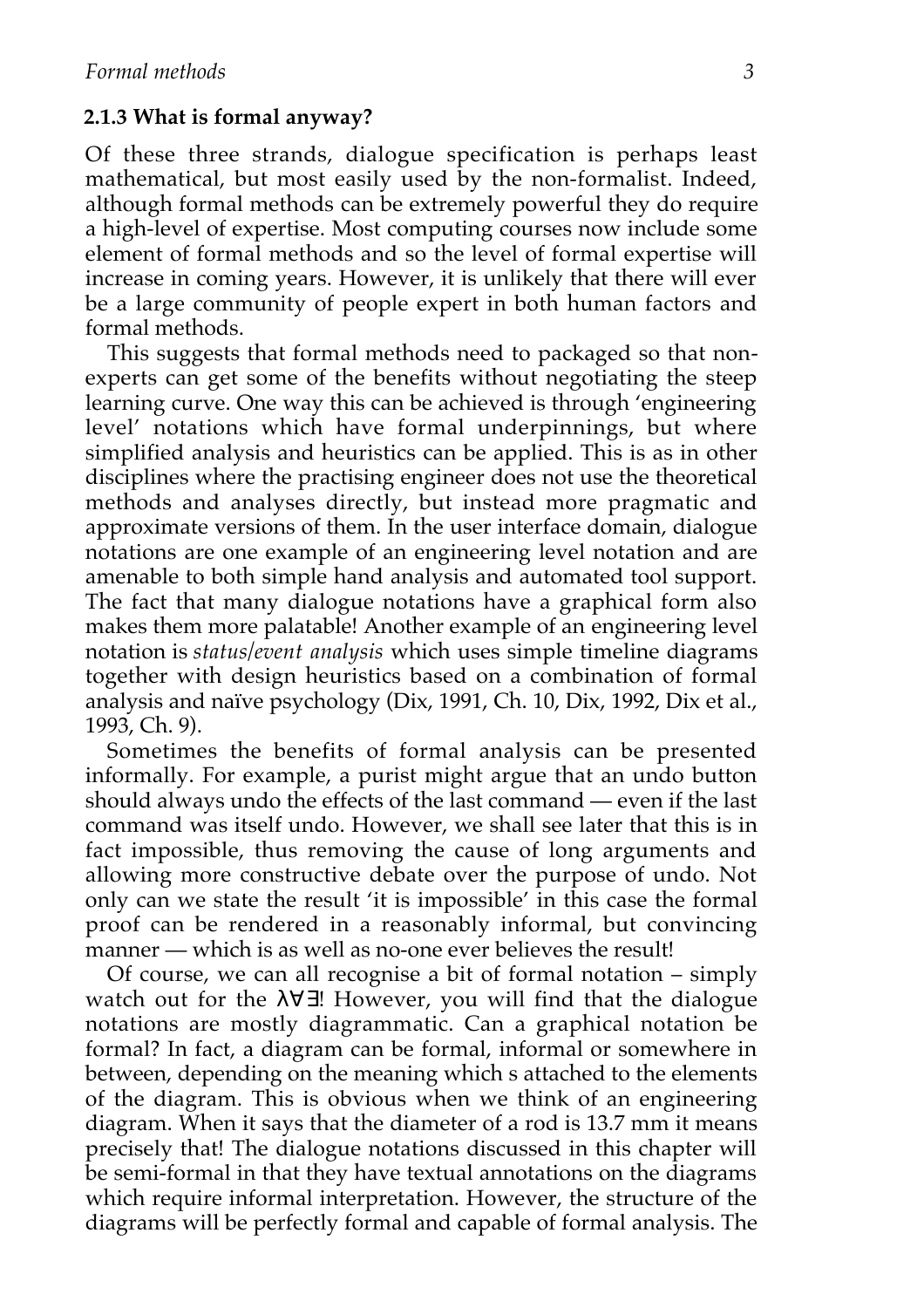counterside of this also needs to be considered. Just because a paper is filled with Greek and upside down letters doesn't mean it is formal!

Any formal notation abstracts in some way. In being very precise about some things it completely ignores others. The important thing is to be aware of what is being abstracted and whether the abstraction is appropriate for the purpose for which it is required.

In the next chapter a computer game is specified in Z, a particular formal notation. It is thus an example of the first strand of formal methods.1 In the rest of this chapter we will look at the other two strands in more detail. We will begin with a short introduction to the language and concepts used in formal methods.

## **2.2 The language of mathematics**

The notations used for formal specification in computer science are based on a few key concepts from mathematics. Mathematicians care a lot about the meaning of these concepts, but are typically not worried about the notation used. Indeed, for the same concept, say the application of a function *f* to a value *x* one may see any of the following notations (and probably more besides):

*f(x) f x x f*

As you see, even the order may change! Furthermore, mathematicians will invent notations for specific purposes, even just for one paper. A piece of mathematics is written for a human reader (well a mathematician anyway) and all that matters is that it is understood by the reader.

Computer science formalists are far more starchy. Different notations exist for the same concepts, but one is normally expected to stick to a particular notation and the proponents of essentially similar notations can become quite tribal at times. The reason for this stickling for notation is that computer science formalisms are written against the background of computer programs where the reader is not another human (or even a mathematician) but a computer. This punctiliousness can be a pain when the notation seems a poor match for the problem but has the advantage that automatic tools can help to check some aspects of a specification.

Unfortunately, several aspects of interface design fit badly with the standard notations and so several specific formalisms have been developed aimed specifically at interface design. The advantage of

<sup>1</sup>In fact, the purpose will be to expose gneral architectural concepts and thus also has aspects of the second strand.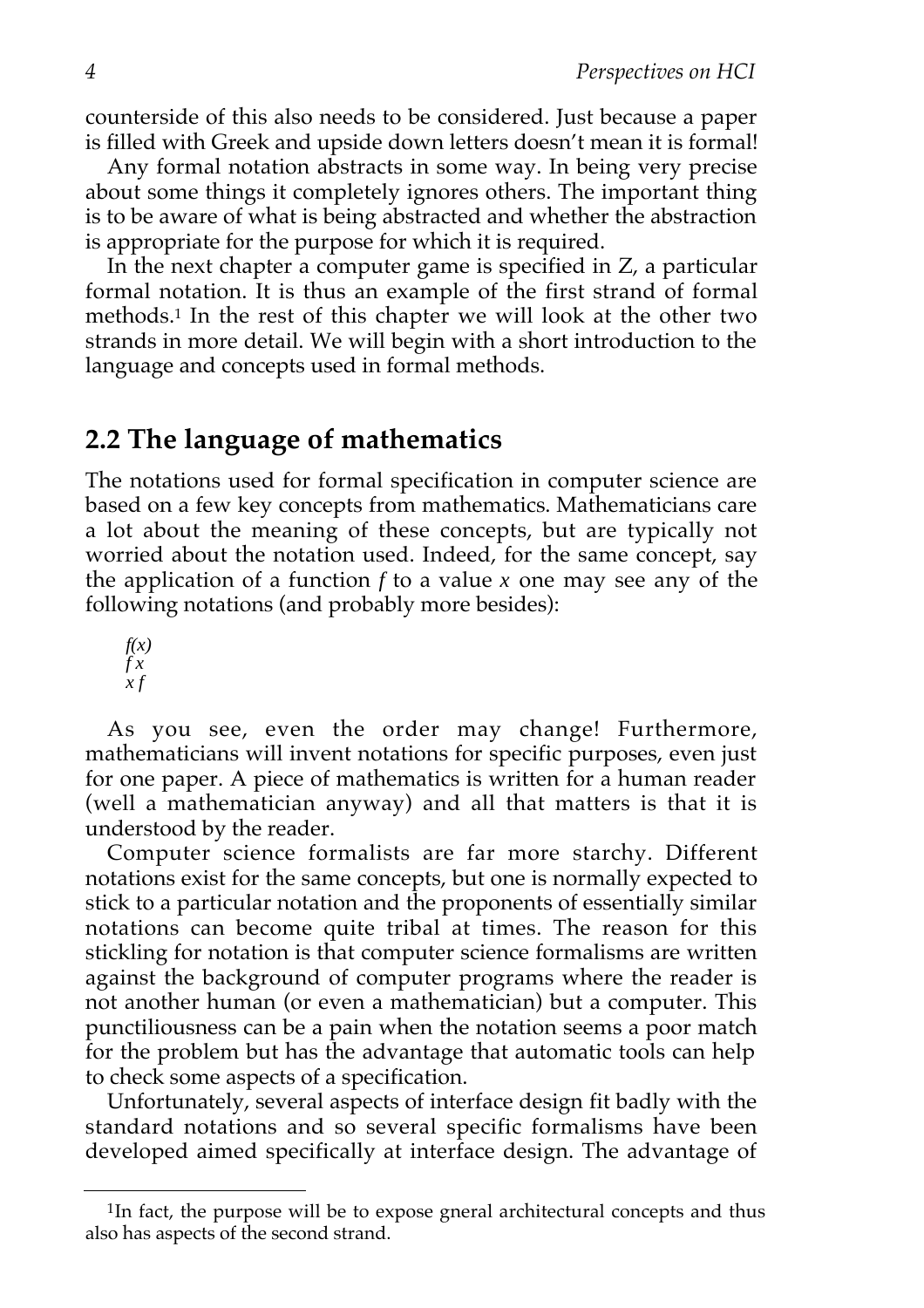such domain specific notations is that they can have features specifically customised for interface design. However, each new notation requires work in establishing its formal foundations and if required the development of new support tools.

As a mathematician at heart, this chapter will try to not be too heavy on new notation. Where there is a choice of symbol or notation I will use those adopted in the Z notation (Spivy, 1992) which will also be used in the next chapter. However, I will not follow Z slavishly, especially where the Z notation becomes obscure and overcomplicated for the examples used here.

Mathematics is like a pyramid stood upon its head: there are a few basic concepts forming the foundation and on these concepts are built successive layers of abstraction. From counting coconuts one moves to the use of numbers, to algebra (talking about numbers in general) to various forms of number-like things and so on. Only the tip of this pyramid is required to understand most formal specifications.

I will assume the reader is familiar with numbers (ordinary numbers!) and with basic logic. I will use the following logical symbols:

|          | $p \wedge q$ – logical and, also sometimes written p.q or $p \cap q$ |                          |                   |                       |
|----------|----------------------------------------------------------------------|--------------------------|-------------------|-----------------------|
|          | $p \vee q$ – logical or,                                             |                          |                   | $p + q$ or $p \cup q$ |
| $\neg p$ | - logical not,                                                       | $\overline{\phantom{a}}$ | $^{\prime\prime}$ |                       |
|          | $p \Rightarrow q$ – p implies q                                      | $^{\prime\prime}$        | $^{\prime\prime}$ | $p \subset q$         |

Logic is the glue that joins together mathematics, but the heart upon which mathematics is based are sets and function. Upon these virtually everything else is built.2 Many readers will be aware of some set theory possibly from school days, so the following descriptions may be familiar.

#### **2.2.1 Sets and other collections**

A set is a collection of things which is *unordered* and *without repeats*. The simplest sets are finite ones, for example:

| Primary   | $\equiv$ | $\{red, green, blue\}$                         |
|-----------|----------|------------------------------------------------|
| Secondary | $\equiv$ | $\{ blue, green, cyan, red, magenta, yellow\}$ |
| Sea       | $\equiv$ | $\{green, cyan, blue\}$                        |

This says that *Primary* is a set with three *elements*, namely: *red*, *green* and *blue*. we say that *red*, *green* and *blue* are *members* of *Primary*. This is written *red* µ *Primary*, *green* µ *Primary*, etc. The second set, *Secondary* is a set with six elements, those in *Primary* and in addition *cyan*,

<sup>2</sup>In fact, sets are sufficient on their own, but why save on shoe leather by walking on your hands?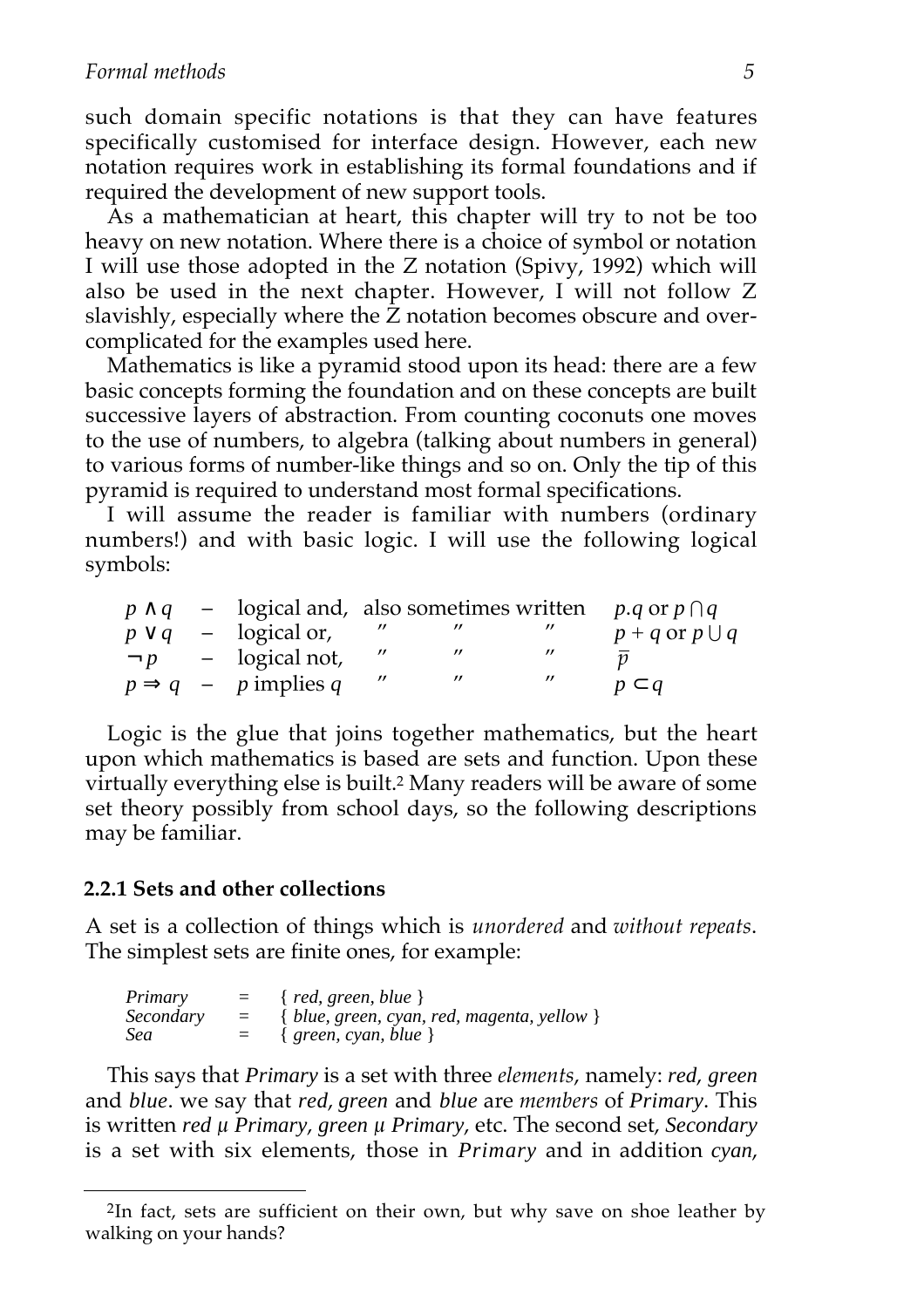*magenta* and *yellow*. The third set, *Sea* consists of the palette one might want for a sea-scape. Note that as sets are unordered we could have written the elements in any way and had the same set:

*Primary =* { *red, green, blue* } *=* { *green, red, blue* } *=* { *blue, green, red* } *= …*

In addition, as the set does not count repeats we can only have one of each colour. If we wrote:

```
BlueSet = { blue, red, blue, green, blue }
```
this would be regarded as exactly the same as *Primary*, the repeated *blue*s are ignored. Alternatively, the definition of *BlueSet* might be regarded as ill-formed.

As *Secondary* contains all the elements that *Primary* does, we say that *Secondary* is a *superset* of *Primary*, or equivalently that *Primary* is a *subset* of *Secondary*. This is written:

*Secondary* ⊃ *Primary* or equivalently *Primary* ⊂ *Secondary*

In addition, note that *Sea* ⊂ *Secondary*.

We can build new sets from existing ones. This is done using set *union* (written U) which puts two sets together and *intersection* (written  $\cap$ ) which extracts those elements common to two sets. For example:

| Primary $\bigcup$ Sea                       | $=$ | $\{ red, blue, green, cyan \}$ |
|---------------------------------------------|-----|--------------------------------|
| <i>Primary</i> $\bigcap$ <i>Sea</i>         | $=$ | $\{blue, green\}$              |
| $\textit{Seq} \bigcap \textit{Secondary}$ = |     | $\{ blue, green, cyan\}$       |

Note that because *Sea* is a subset of *Secondary* the intersection of *Sea* and *Secondary* is the same as *Sea*.

Not all sets are finite, for example the set of all *natural* numbers (non-negative integers) or the set of all integers:

```
¯ = { 0, 1, 2, 3, 4, 5, … }
= { …, -3, -2, -1, 0, 1, 2, … }
```
Usually infinite sets represent something abstract, after all it is difficult to really gather together an infinite collection of things. In fact, as infinite sets go, the set of natural numbers is relatively small and concrete.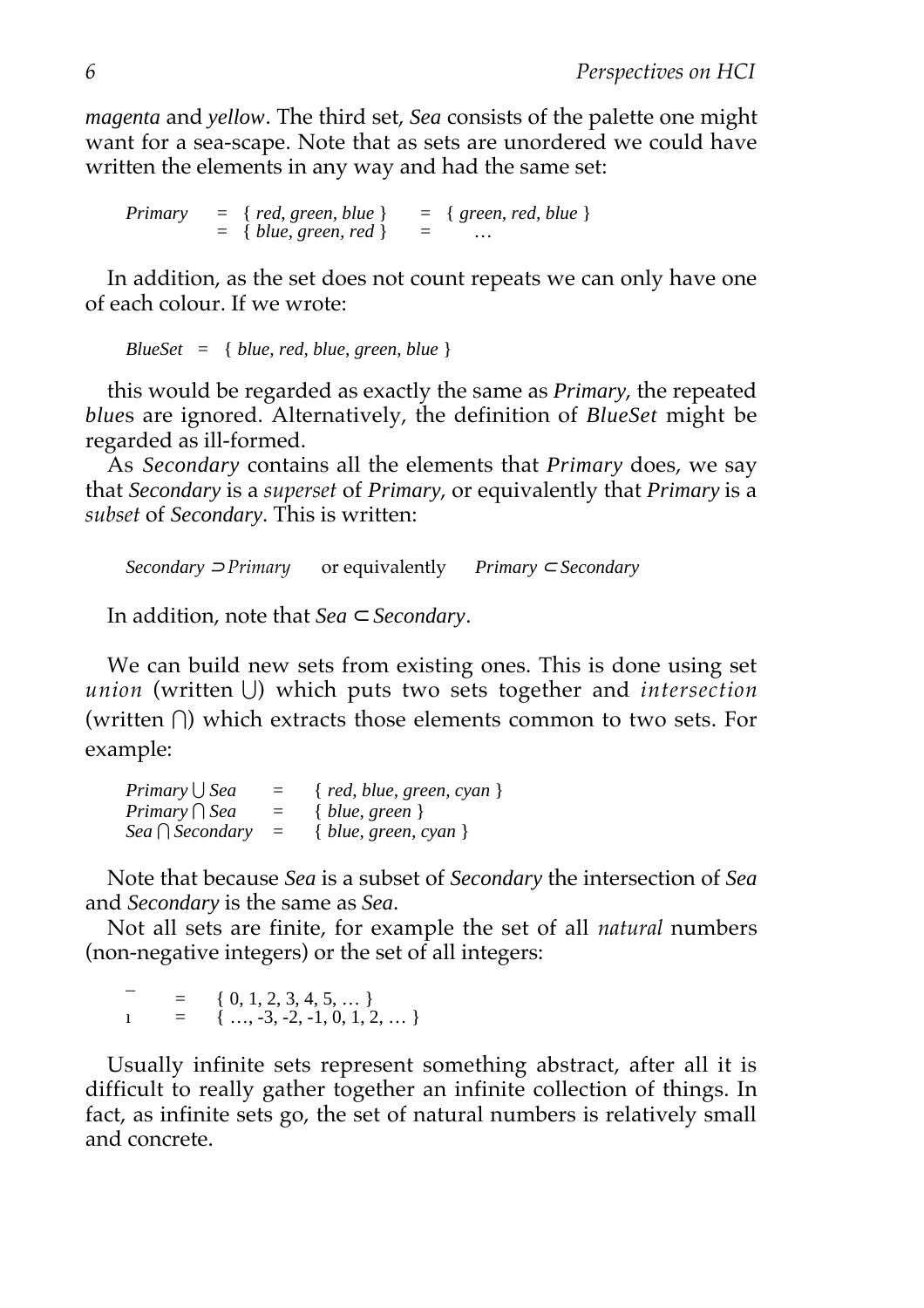#### *Formal methods 7*

In addition to sets it is sometimes useful to deal with *bags* which are unordered, but do allow repeats and *sequences* which are both ordered and have repeats.3 So, one can write:

| <b>BlueBag</b> | $=$ | ce blue, red, blue, green, blue " |
|----------------|-----|-----------------------------------|
|                |     | ce red, blue, blue, blue, green " |
|                |     | on green, blue, blue, red, blue " |

You can think of a bag as precisely that, a sack containing things in no particular order, but more of one thing than another. So *BlueBag* contains three *blue*s, one *red* and one *green*.

One can have a similar blue sequence:

*BlueSeq =* 〈 *blue, red, blue, green, blue* 〉

However, this time the order is important. A sequence is like a list on a piece of paper. The first item on the list is 'blue', the second is 'red', the third is 'blue' again. So, if we swop the first two colours we get a different sequence:

```
BlueSeq \neq \langle red, blue, blue, green, blue \rangle
```
Similar to a sequence is a tuple. It too is an ordered collection. However, the elements of sequences (and bags) all the same type of thing, for example, *BlueSeq* consists solely of colours. A tuple may contain different sorts of things. For example, if we wanted to describe the colour an size of a dress, we might do so using a tuple:

*dress = ( red, 10 )*

When specifying systems, tuples will be used to describe the state of a system in terms of its component parts. Often the components of a tuple are given names, for example, we may want to talk about *dress.colour* and *dress.size.* The notation for describing named tuples varies more than most although the use of a dot to access components is quite widespread.

I said that mathematics was like an inverted pyramid. We start with sets of things and other sorts of collections. However, from these one then goes on to talk about sets of sets, sets of sets of sets, …, not to mention sets of sequences, sequences of sets etc.

Lets start with the set *X* = { *x*, *y* }. From this we can obtain  $\prod X$ , the *power set* of  $X$  — the set of all subsets of  $X$ , and  $\text{seq } X$  — the set of all finite sequences of elements of *X* .

<sup>&</sup>lt;sup>3</sup> You could also have a collection which is ordered but has no repeats, a sort of prioritized set, Z calls this an injective sequence (**iseq**), but I have never found a use for one!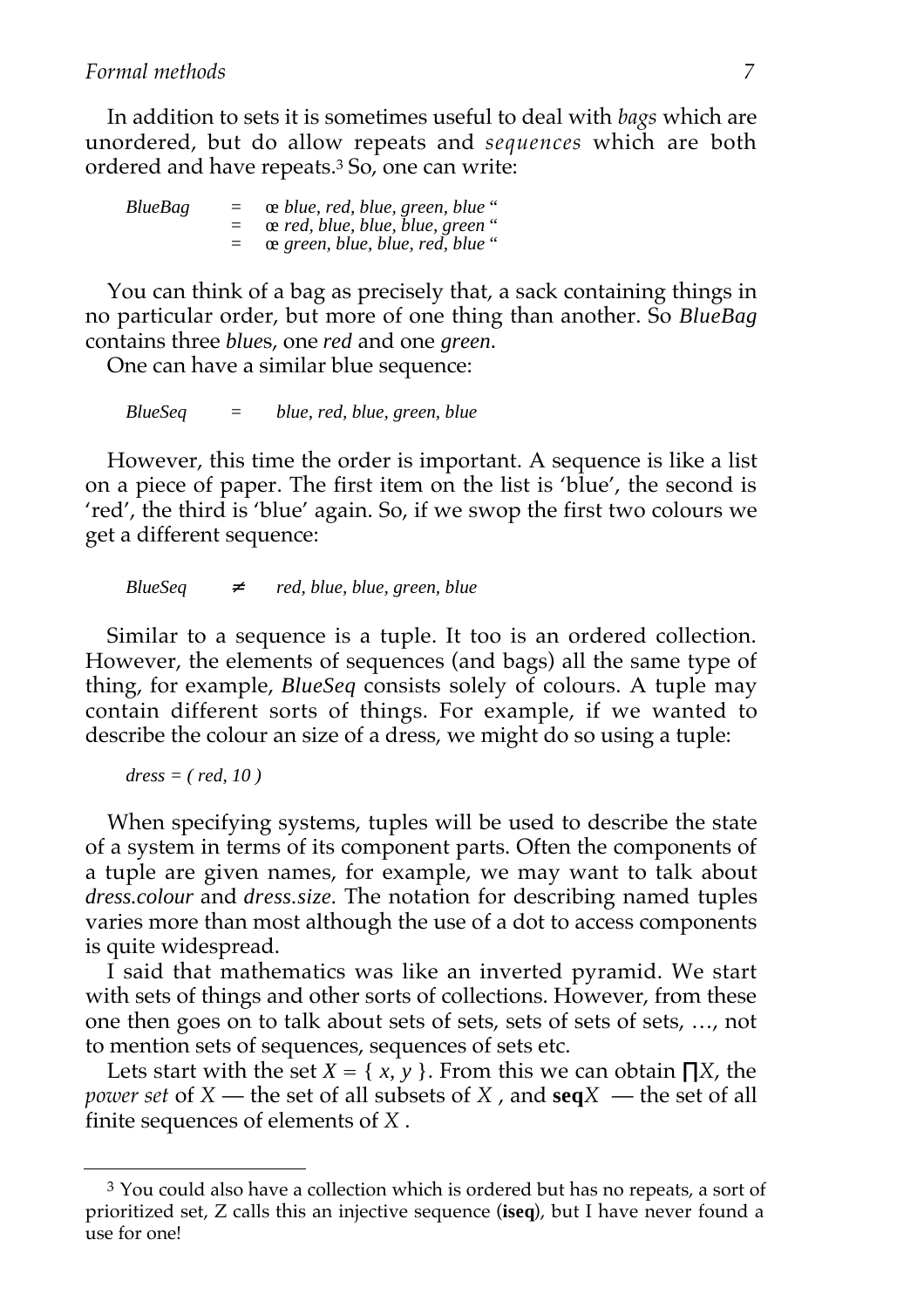$\prod X \&= \& \{ \}$ ,  $\{ x \}, \{ y \}, \{ x, y \}$ **seq**  $X \& = \& \{ \langle \rangle, \langle x \rangle, \langle y \rangle, \langle x, x \rangle, \langle x, y \rangle, \langle y, x \rangle, \langle y, y \rangle, \langle x, x, x \rangle, \dots \}$ 

Note that the power set of a finite set is also finite, but that the set of all sequences is infinite. However, even with finite sets power sets grow very rapidly in size and hence are used to describe problems but are rarely actually computed within a program. Note also that the empty set {  $\}$  (also written  $\emptyset$ ) is the set which contains nothing. It is a subset of every set including itself.

We can also construct the set of all tuples using *Cartesian product*. So, if  $A = \{a, b\}$ , the Cartesian product of  $A$  and  $X$  is the set of all tuples whose first component is from *A* and whose second component is from *X*:  $A \times X = \{ (a,x), (a,y), (b,x), (b,y) \}$ . Note especially that this does *not* contain  $(x,a)$  — which is a member of *X* $\times$ *A*. The set of all dress styles could then be written as *Styles = Primary* × ¯ (recall that ¯ was the set of all natural numbers). Of course, one could argue with this as we may want to have dresses in non-primary colours. Also some of the sizes in this set do not represent reasonable dresses (have you ever seen a size 593 dress?). This is precisely the value of a formal specification. Often this sort of decision is taken while a system is being programmed rather than by the designer.

When a name is introduced in a specification it is usually given an explicit type to say what sort of thing it refers to. For example, we might introduce the name *sty* which is going to be a specific dress style. This can be declared as:

*sty* : *Primary*×¯

This says that *sty* is some tuple consisting of a primary colour and a natural number. A possible value of *sty* is then (*green*,8). Note the difference between *sty* and *Styles* (defined above) — *Styles* is the *set* of all possible tuples whereas *sty* is one particular tuple. In fact we could have used *Styles* as the type of *sty*:

*sty* : *Styles.*

#### **2.2.2 Functions and relations**

Functions are black boxes which given an element from one set return an element of another. Most readers will have come across some mathematical functions, for example, *square* the function which given a real number (that is any number not just integers) returns its square, e.g., *square*(1.5) = 2.25. The type of a function is shown using an arrow and the function, for example the type of *square* might be  $\Omega$  >  $\Omega$ , that is it takes real numbers  $(Ω)$  to real numbers.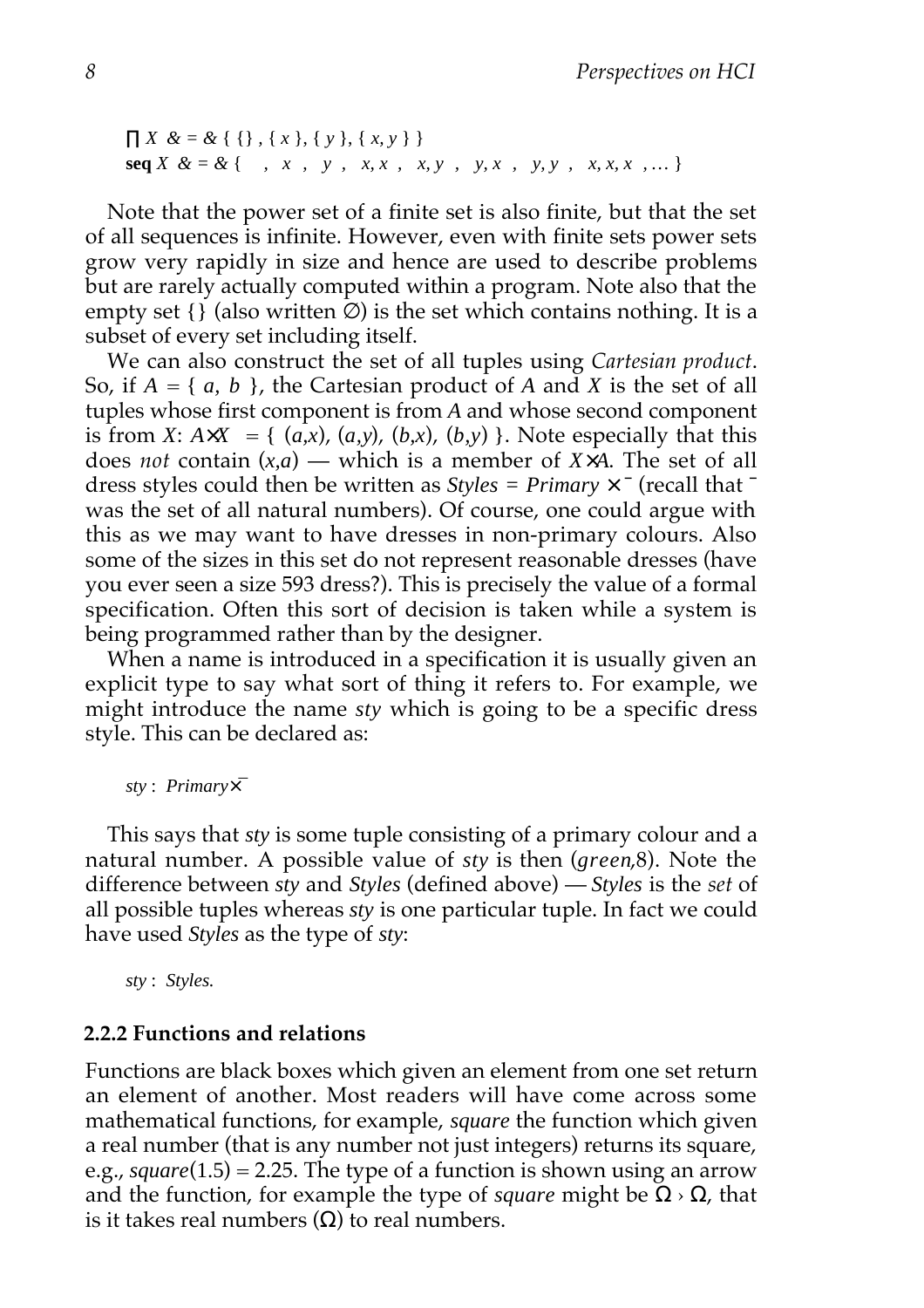Often functions take several parameters and this is denoted using the Cartesian product notation  $\times$  which we saw earlier. For example:

*mix : Primary* × *Primary* › *Secondary*

says that *mix* is a function which given two primary colours returns a secondary colour. For example, if *mix* is standard colour mixing (for light rather than paint) we would have *mix*(*red,green*) = *yellow*.

If the sets involved are finite we can write out the function in full. For example, *mix* can be defined in full by:

| $mix = \{ \quad (red, red) \ fl \ red,$ | $(\text{red,blue})$ fl magenta, | $(\text{red,green})$ fl yellow, |  |
|-----------------------------------------|---------------------------------|---------------------------------|--|
| (blue, red) $\beta$ magenta,            | $(blue, blue)$ fl blue,         | (blue, green) fl cyan,          |  |
| $(green, red)$ fl yellow,               | $(green, blue)$ fl cyan,        | $(green, green)$ fl green       |  |

Note that it is necessary to specify both *mix(red,blue)* and *mix(blue,red)* as in general these need not be the same. For example, subtraction (–) is a function of type  $\Omega \times \Omega_2$ , but 3–2 is not the same as  $2 - 3$ .

In fact, expressing functions in full is the exception usually they are described using some formula. For example, the function *hypot* might return the length of the hypotenuse of a right-angled triangle given the length of its two sides using Pythagoras' formula:

 $h$ *ypot*:  $\Omega \times \Omega \times \Omega$  $hypot(a,b) = \sqrt{a^2 + b^2}$ 

Notice that the first line gives the type of *hypot* and the second line its definition. Note also that *a* and *b* represent variables in the above definition whereas in a statement like *mix(blue,green) = cyan*, the colour names were constants. Specific notations have rules for distinguishing these, but for this chapter I hope it will always be clear from context.

Functions may not be defined for all values in which case they are said to be *partial* as opposed to a *total* function which is defined for all values of the given type. However, a function must always give the same answer. So if we considered the set of all people *mother* would be a reasonable function as everyone (new IVF developments not withstanding) has a mother. However, *daughter* would not be a function as not only does not everyone have a daughter (which would simply make the function partial), but also some people have more than one daughter so there is not a single result.

Obviously one wants to deal with relationships like *daughter* and there are two effectively equivalent constructs for this. The first, in the spirit of inverted pyramids, is to have a function *daughters* which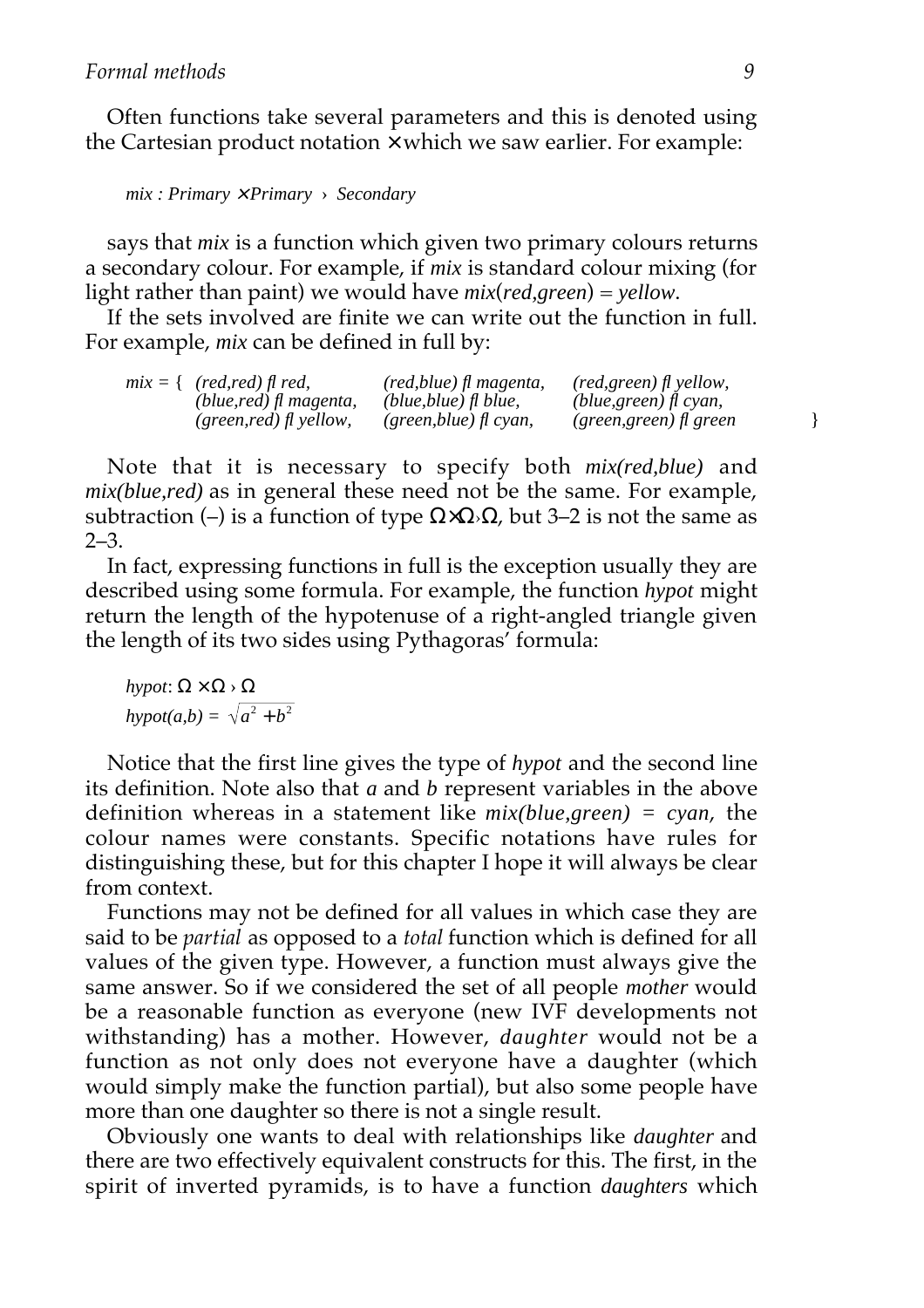returns a *set*, so that the result of *daughter* is the set of daughters of a person. If the person has no daughters the set is empty. For example,

*daughters(Alan) =* { *Esther, Ruth* } *daughters(Janet) =* {}

That is Alan has two daughters, Esther and Ruth, Janet has none.

The other way to deal with the problem is using a *relation*. We could have the relation *daughter\_of(c,p)* which is true precisely when *c* is the daughter of *p*. For example, using the same family relations as above, both *daughter\_of(Esther,Alan)* and *daughter\_of(Ruth,Alan)* would be true, but *daughter\_of(Janet,Alan)*, *daughter\_of(Ruth,Janet)* and *daughter\_of(Alan,Esther)* would all be false. The type of a relation is sometimes written using a double ended arrow:

```
daughter_of : Person ¢ Person
```
We have already seen a function yielding a set, that is daughters. Its type can be written using the power set construction:

*daughters* : *Person* › ∏ *Person*

and yes, you guessed it, you can have sets of functions, functions returning functions, sets of functions returning sets, ad infinitum!

### **2.2.3 States and operations**

The most common use of formalism within computer science is to define the possible states of a system and the operations which can change that state. In other areas of computer science the part of the state which involves the user interface is often ignored. For interface design and analysis, we want to talk about everything that concerns the interaction.

As an example, consider what you would need in the state of a simple calculator. This of course depends very much on the particular calculator, but would at least include: the number displayed, the current running total, the operation about to be performed and something to say whether the next digit will be added to the end of the current number or replace it. Did you think of the last two? The operation pending is needed because after typing '1', '+', '2' the calculator needs to remember that it must add 1 to 2 if you type '=' next. The last part, the 'typing' flag is needed to tell whether typing a '7' next will lead to '27' being displayed (to be added to 1) or whether the '2' will be replaced by '7'.

The state is changed by each user action. A specification will say precisely how each part of the state is changed by each operation. For example, the rule for typing a digit would be something like: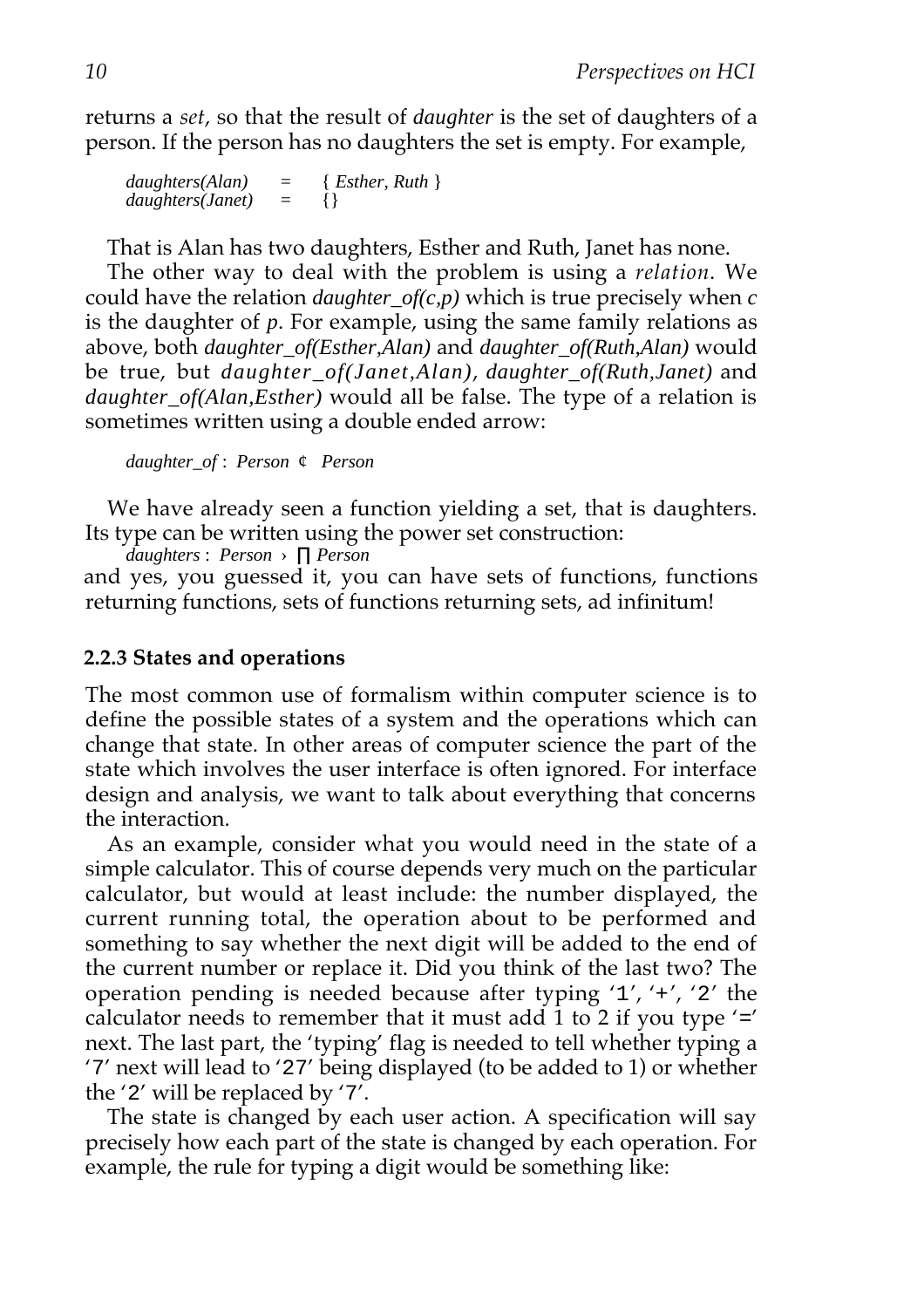### type\_digit(d) **if** typing flag is true **then** add d to the end of the number displayed **if** it false **then** clear the number displayed and set it to d

A typical trace of operations might proceed as follows:

| user action      | running total | display | operation | typing? |
|------------------|---------------|---------|-----------|---------|
| $<$ start $>$    |               |         |           | yes     |
| $type\_digit(7)$ |               | 27      | $\pm$     | yes     |
|                  | 28            | 28      | none      | no      |
|                  | 28            | 28      |           | no      |
| $type\_digit(3)$ | 28            | 3       | none      | yes     |

Notice how the effect of typing the '7' and the '3' are different because of the typing flag.

The state of the calculator is a tuple, for example, the state just after typing the '7' is:

 $($  0, 28, +, yes)

The set of all states is therefore a Cartesian product:

*CalculatorStates* =  $_1 \times_1 \times$  Operation  $\times$  *Flag* 

and an operation can be regarded as a function from states to states:

type\_digit*(*7*)* : *CalculatorStates* › *CalculatorStates*

This function says how the states changes when the operation is performed.

Often some parts of the state can be thought of as the underlying application whereas other parts are to do with the process of interaction. For example, the running total is obviously what one really wants out of the calculator, whereas the typing flag is part of the ephemera of interaction. Often the bits describing the interaction are the most complicated – in order to make something that is simple for the user, the system has to be complex.

When the system gets more complicated we don't want to have to write the full state in one go. For example, a CAD package may have the following state:

*CADstates = MenuState* × *Selection* × *Drawing* × *Notes*

The components may be named, so if *cstate* is a particular state of the CAD system, we may be able to refer to *cstate.menu*, *cstate.sel*,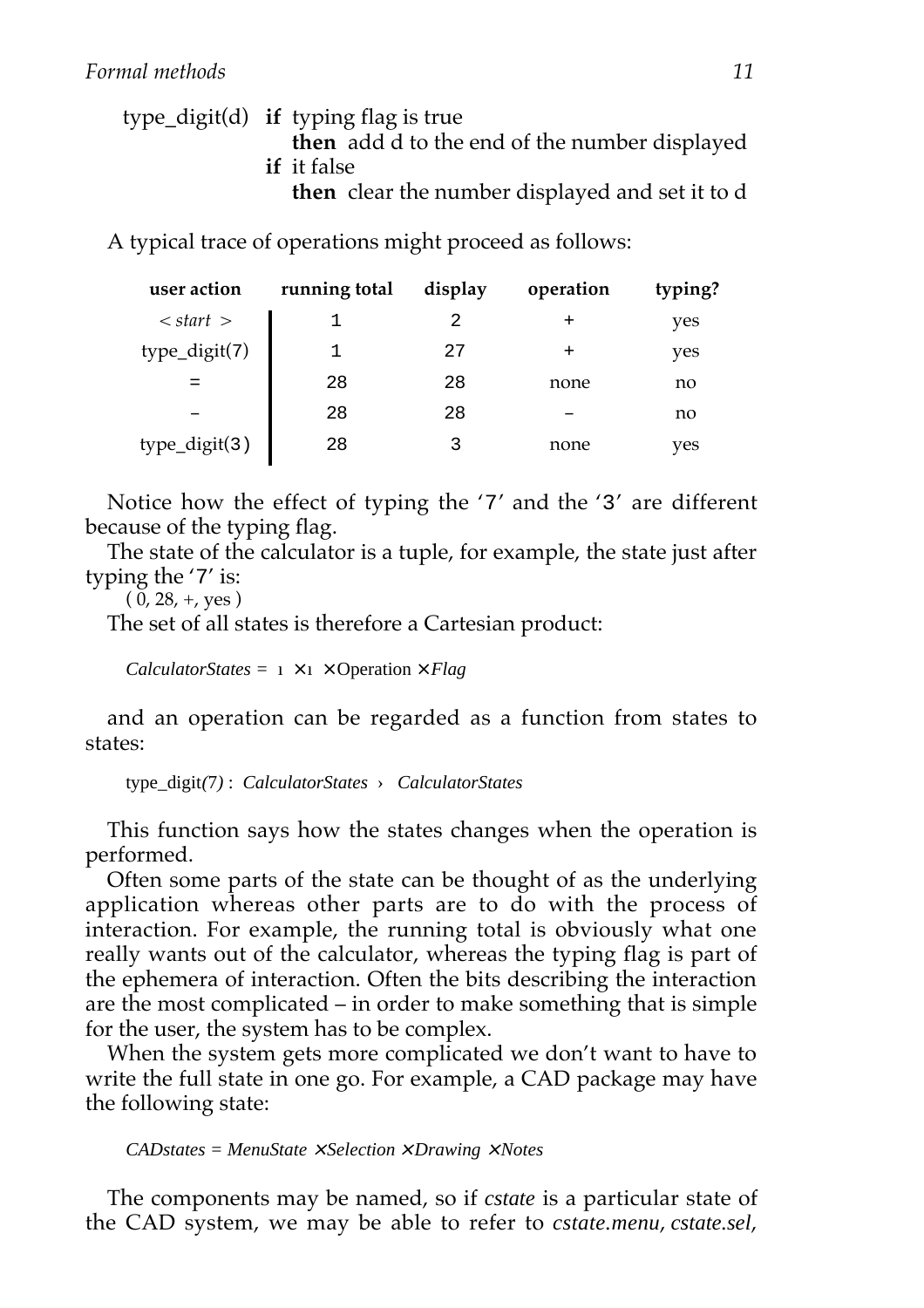*cstate.draw* and *cstate.note*. The various sets *MenuState* etc. refer to possibly complex sets representing parts of the state. For example, *Selection* would have information regarding the currently selected object in the drawing, and *Drawing* would record all the shapes and lines which have been drawn. These would each be complicated sets in their own right. A full specification notation makes it easy to define these sets one by one and hence build up the whole specification. In the next chapter, Z's structuring mechanism *schemas* are used to build a complete specification.

In this example too we can see that some parts of the state, *cstate.draw* and *cstate.note* correspond to the underlying application and the rest *cstate.menu* and *cstate.sel* are the state of the interaction.

Note however, that this distinction is an area where authors of HCI papers using formalism often appear confused. They begin to talk (correctly) about the changes that happen to the system in terms of transitions between states. However, at some point they want to refer to the interaction component, but do so by talking of it as a *subset* of the states. That is, the states are classified into interaction states and application states. They basically say something like the following:

*Istates* <sup>⊂</sup> *CADstates Astates* <sup>⊂</sup> *CADstates*

This is entirely wrong  $-$  it is the components of the states which can be classified. Think what they are saying, the set of states represents possible snapshots of the system at any moment in time. To classify the states would be to say that at some moment the system had only interaction state or only application state. The latter is bad enough, but if the former were true what would have become of all your lovely drawing! Certainly the human-computer dialogue at any moment may be concentrating more on surface interaction (e.g., menu manipulation) or deep interaction (e.g., invoking a structural analysis), but the other components of the state are also present even if unchanged.

Unfortunately, this is not simply a matter of the authors knowing what they want but having trouble translating it accurately into the formal notation. Personally, that wouldn't bother me too much so long as the intent is clear — and to be honest I've seen far worse in papers on software engineering where formal methods is supposed to be the central focus! However, there are occasionally points where the errors represent a deeper confusion, not just about the mathematics, but in the authors' general thinking. I have several times seen pictures similar to Figure 2.1, which exactly captures this idea that some of the states (the black ones) are solely to do with the underlying application and others (the white ones) are to do solely with interaction.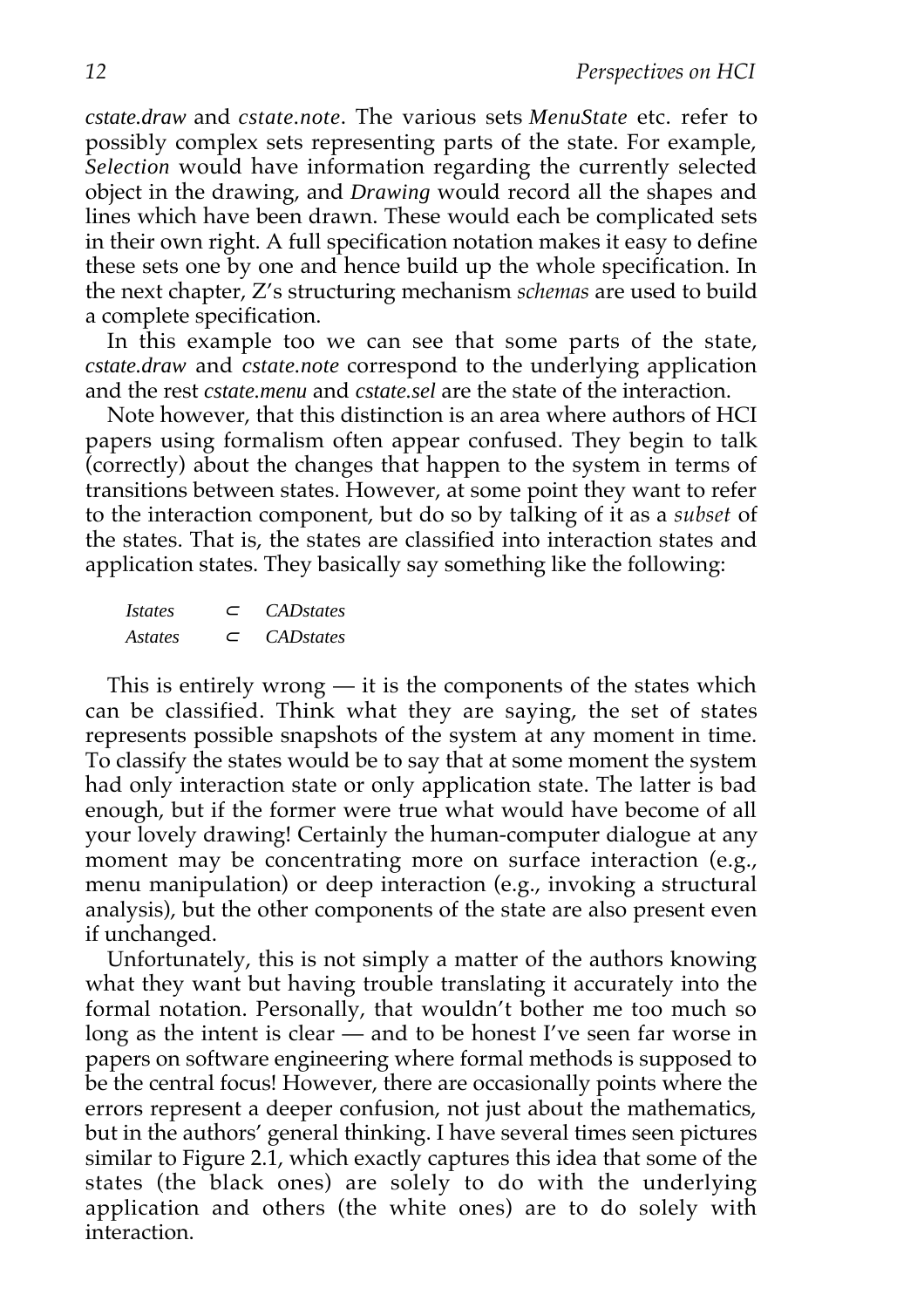

**Figure** 2.1 The WRONG way of thinking about state!

The confusion arises because at any moment of time one may be able to divide up the state of the system into an interaction part and an application part, which is in a sense looking at a 'subset' of the components. But this process is selection of components and is a process of abstraction. If one wants to talk generically about the relationship between the state of the system and the 'interaction state' one needs an abstraction function to obtain the relevant portion.

#### *iabs: CADstate* › *MenuState* × *Selection*

This difference between abstraction (only looking at some aspects of things) and selection (only looking a some things) can be subtle, but is important in both our formal and informal thinking.

#### **2.2.4 Specialist notations**

So far we have been talking about standard mathematics and the specification in the next chapter will be in Z a general purpose formalisms. However, there are also several special purpose notations which can be useful for interface design. Notice the specifications only considered either single states of the system or simple transitions between states. It is slightly more complex to talk about sequences of actions — not impossible, for example, one can use sequences of states to represent the history of an interaction, but certainly more difficult. The dialogue notations discussed at the end of this chapter, are aimed at the specification of the possible sequences of user actions. However, they specify precisely what a system does, but are not suited to describing *constraints* on the temporal behaviour.

Various forms of temporal and modal logics are better suited to this and allow one to make statements like: "it is always true that when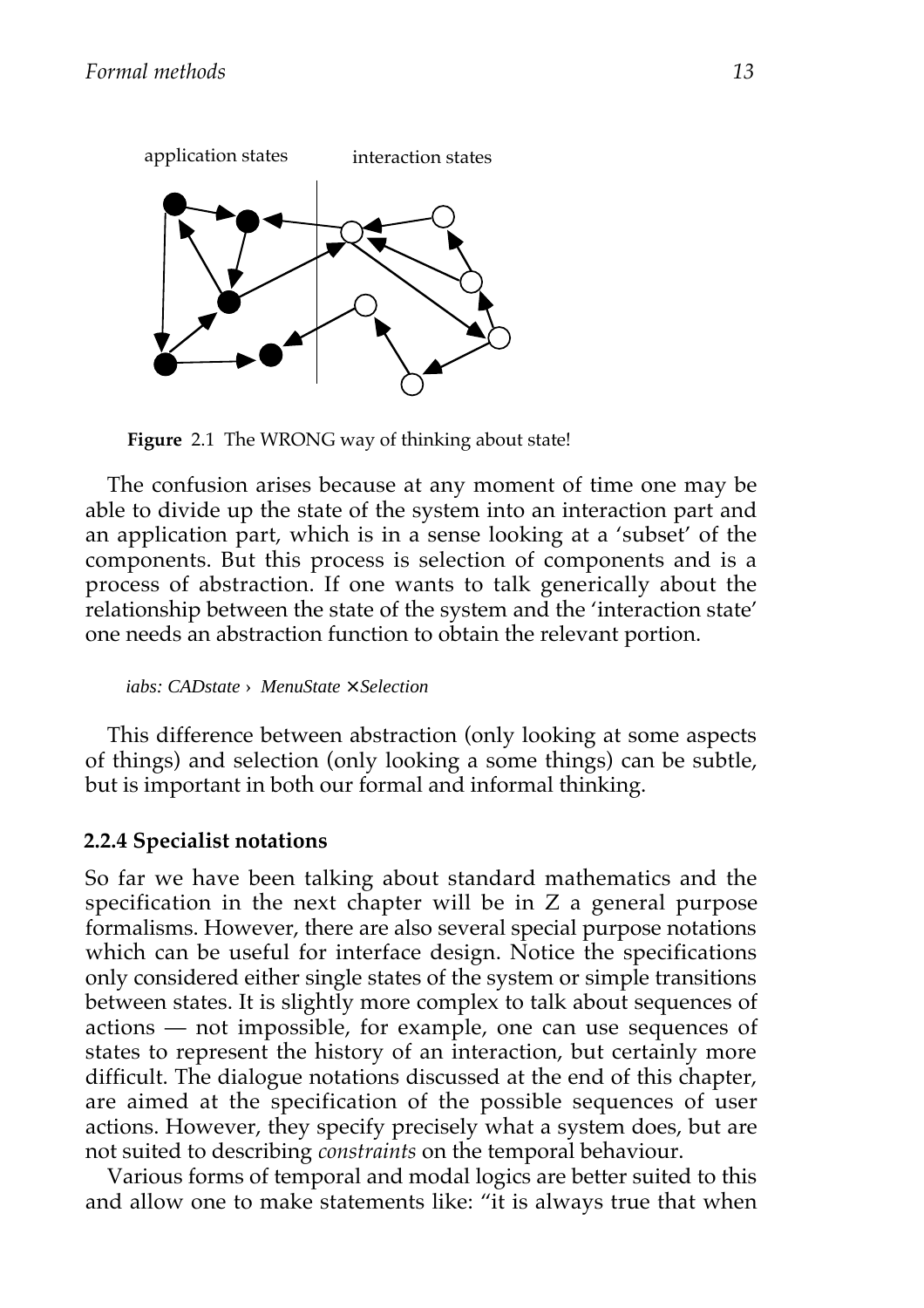the user presses the 'print' button the document will eventually be printed". In temporal logic one can write this as:

 $\Box$  user presses ' print'  $\implies$   $\Diamond$  document is printed

The symbols ❏ and ◊ are read `always' and `eventually' respectively. Note that `eventually' means precisely what it says, not instantly, not even necessarily today, but … eventually. However, there are stronger statements that can be made! Johnson (1992) has made extensive use of temporal logic in specifying and prototyping safety critical process control interfaces.

Special purpose interface notations usually involve some sort of notation to talk about sequence of actions, but more often of the dialogue notation rather than the temporal logic style. In addition, such notations may allow the interface to be defined in terms of semiautonomous agents (Abowd, 1990, 1991). This corresponds more closely to the object-oriented style of many interfaces, but has the disadvantage of being more program-like.

I have been particularly involved in two areas where current notations seem particularly weak. The first is in expressing properties such as the dragging of an icon across a screen with a mouse. In the style of specification used above, this would have to expressed as lots of little mouse movement events which each change the state by a little, and hence change the display. This description using small scale events does not adequately reflect the fluid feel that such an action has for the user. This is an example of a status-status mapping within the interface, which reflects the variation of certain phenomena *between* events. Effective notations to describe both event and status phenomena is a current area of research (Dix, 1992).

The second area is in the description of asynchronous groupware. The multi-user spreadsheet was an example of synchronous groupware as the effects of one user's operations were assumed to be instantly visible (if they happen to be on screen) to other users. However, when network delays are considered there are always small discrepancies between the state of the system at different users' machines. In addition, some cooperating users may have machines which are not permanently connected at all, communicating by email or floppy disk transfer. Extensions to temporal logic are being formulated to deal with such distributed applications (Dix 1994).

## **2.3 Generic models of interaction**

We found ourselves in the last section beginning to discuss formal properties of multi-user systems at quite an abstract level. We moved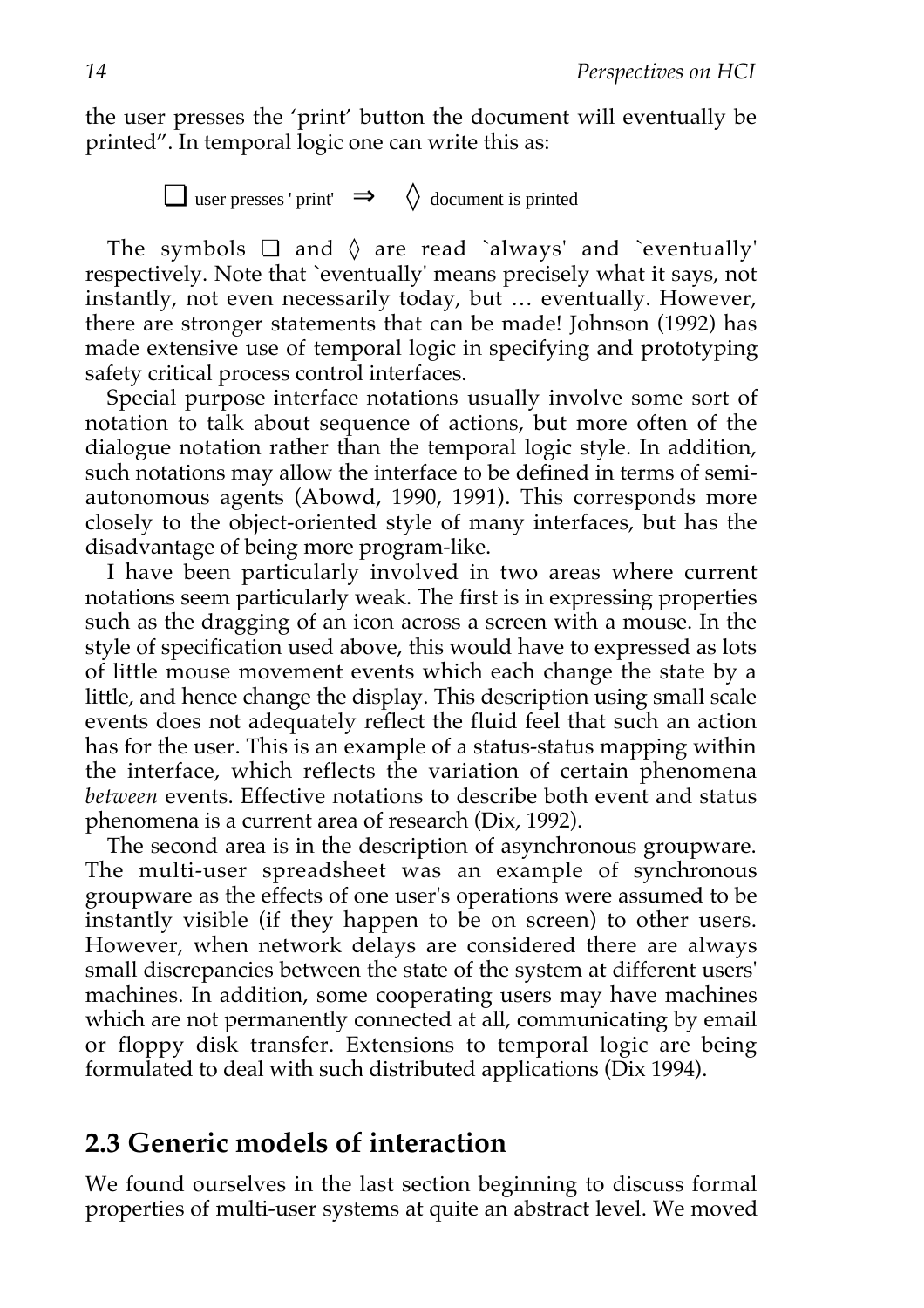from the discussion of shared spreadsheets to formulations of properties which could apply to any system. The models we will look at in this section are designed specifically for that purpose.

#### **2.3.1 The PIE model**

The simplest such model is the PIE model which was developed at York nearly ten years ago (Dix and Runciman, 1985). The letters used to denote various parts of the model are retained for historical reasons (if I changed them the model would no longer be a PIE). However, I won't bother to quote all the full names which go with the acronym as they now serve only to confuse.

The PIE model is based on a black-box model of an interactive system. That is it does not look at the internal workings or structure of the computer, merely at what goes in (user inputs) and what comes out (the display and other outputs such as printed documents) (see Figure 2.2).

Whereas the specification of the spreadsheet was constructed out of various components, the PIE model does not look inside the systems state and simply demands that there is some set *E* of states. Similarly, it does not say what the display is like merely that there is some set *D* of legal displays. The function giving the current display from the current state is called *display* (happily not all the names are obscure). The display is intended to cover any form of immediate output whether visual or aural.



**Figure** 2.2 Inputs and outputs of single user system

The model distinguishes the display from the results of the interaction, these are the outputs which persist beyond the interaction, for example, the printed form of a document. However, this is in a sense potential rather than actual, as there is always assumed to be a result that you would get if you stopped the interaction now. The set of such potential results is called *R* and is obtained from the current state *E* by the function *result*.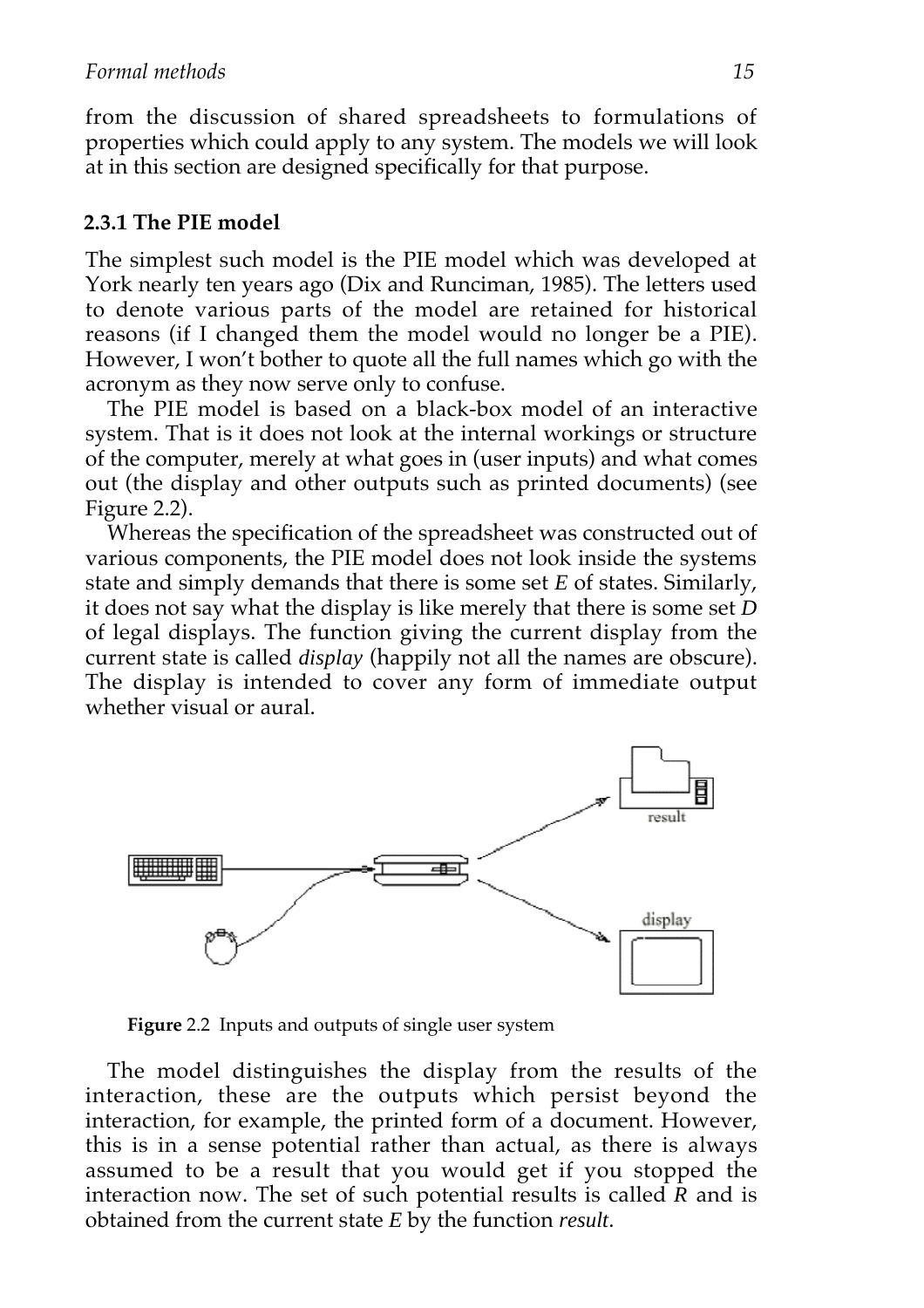These functions can be given mathematical types:

*display:*  $E \rightarrow D$  $r$ *esult:*  $E \rightarrow R$ 

The users inputs are called commands. The model can be used at various levels of granularity, for example, the commands may be individual keystrokes, or may be similar to the operations on the spreadsheet. In the case of a spreadsheet the set of commands *C* would be something like:

*C =* { *move\_left, move\_right, …, insert\_col, set\_formula('*A1+B2*'), set\_formula('*57*'), …* }

Notice that operations like *set\_formula* which required extra parameters are transformed so that each instance is a separate command. At the keystroke level the set of commands might be:

*C =* { *'*a*', '*b*', …, '*0*', '*1*', …, Ctrl\_A, Ctrl\_B, …* }

The current state of the system is a function of the history of all commands which have ever been entered. This command history is called *P* and the function is called *I*.

 $P = \text{seq } C$ *I:*  $P \rightarrow E$ 

This gives all the elements of the PIE model, depicted graphically in Figure 2.3, … which looks rather like the original illustration.



**Figure** 2.3 The PIE model

One does not normally think of the state as being generated from the history of user operations and specifications are not usually written this way. Instead, one considers the state transition which results from individual operations. The two views of interaction are useful in describing different properties, and so we also define the state transition function *doit* which says how a sequence of commands alters the state: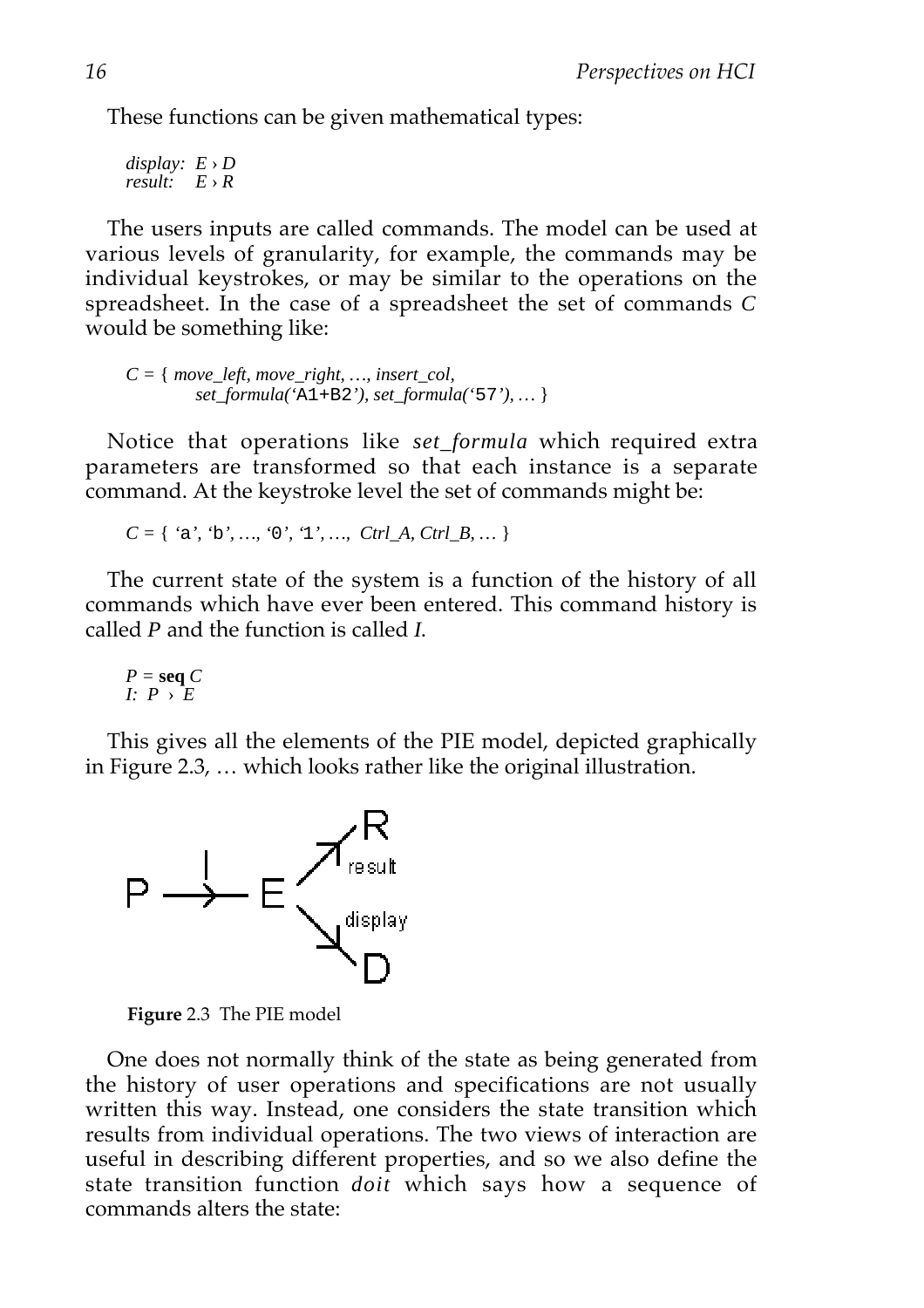```
doit: E \times \text{seq } C \times E
```
Given the transition function for individual commands one can easily generate the transitions for longer sequences. For example, if *a* and *b* are two commands, we can work out the effect of  $\langle a, b \rangle$  on a state *s* by:

*doit( s,*  $\langle a, b \rangle$  *) = doit( doit( s, a) b)* 

The PIE model has been used to analyse a range of properties. One of the first was the meaning of WYSIWYG — "what you see is what you get", and the structure of the model was to some extent oriented towards this, representing the display — what you see, and the result — what you get. Several variants formalising aspects of this have been produced and details can be found in (Dix 1991). The basic flavour of these properties is that there must be some relationship allowing you to infer the current result from the display. The simplest is to demand the existence of a function *predict* such that:

*predict: D* › *R*  $\hat{A}$ *s* µ *E*  $\hat{B}$  *predict ( display ( s ) ) = result(s)* 

Let's consider what this says in detail. The first line says that *predict* is a function which from a display will give you a result. The second line uses Å (the universal quantifier), which is read as 'forall'. It says that if you consider any state *s*, take the display of that state and then apply the *predict* function to that display, then the result you get is exactly the same as if you had applied the *result* function directly.

In a very simple drawing package, a tracing of the screen would be exactly the same as the printed drawing. The process of drawing is effectively the *predict* function – you can predict the exact form of the printed output from the display.

This particular formulation is rather strong as it says that you can *completely* determine the result from the current display. This would not allow the printing of off-screen information. For example, imagine the drawing package had a larger drawing than would fit on a screen, with scrollbars to move about it. At any moment, the display would only show a part of the drawing and hence one could not predict all of the printed form from the *current* display. In reality, one would simply scroll back and forth over the picture in order to see it all. Variants of this predictability property can capture this sort of behaviour, but are slightly more complex.

Examining the limitations of formal properties, as we did above, not only reveals problems with the formulation of the mathematics, but also exposes real usability issues. For example, one of the early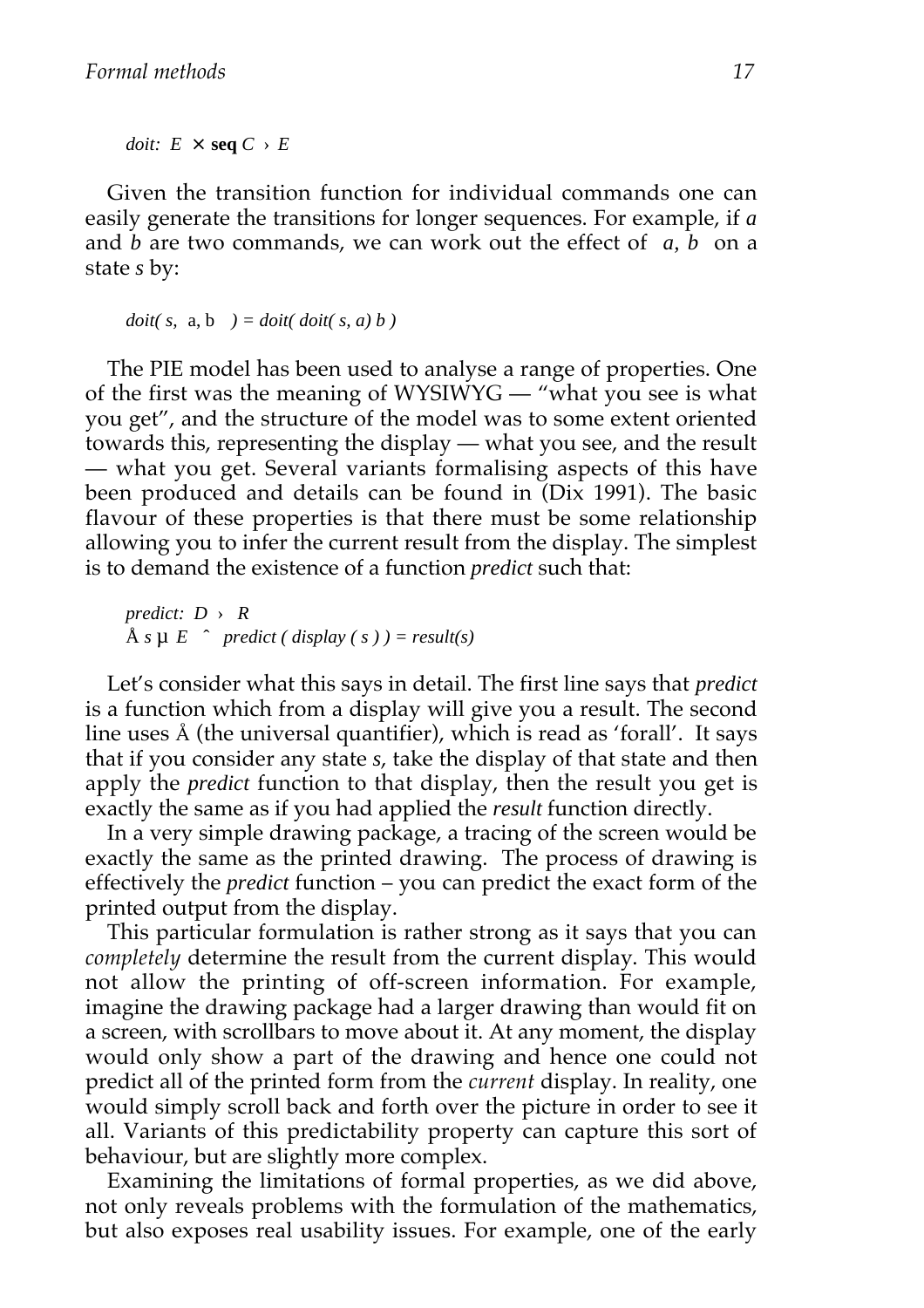attempts to extend the predictability property asked whether it was possible to predict the result from *all* the possible displays which had that result. This was meant to mimic the user's ability to scroll over all of a document or drawing. However, an attempt to prove this over very simple systems exposed a class of interface problems. In general, you not only need to know what displays are possible, but which part of the document they referred to. This problem we called *aliasing* – you can't tell the identity of something from its content – and it arises in a wide variety of contexts. For example, many early text editors did not have a status line giving the current location. So, in a large file of numerical data it was very easy to get lost. Although most modern editors have scrollbars which show the location, these are severely limited for very large documents. There are typically only a few hundred pixels on the scrollbar, so, if the document has more lines than this, the scrollbar only gives a general idea of where in the document you are. Similar problems arise when, for example, two copies of a document are made – if the name of document is not very salient it is easy to change the wrong one!

Another set of properties concern *reachability*, that is what you can do with the system and how hard (or impossible) it is to get from one state to another. Undo is a special case of this as it concerns how one gets to the previous state in an interaction.

## **2.3.2 Undo**

It is widely agreed that user interfaces ought to include some sort of undo facility. This not only allows recovery from errors, but gives the user confidence to explore new parts of the system. There have been several models of undo including various forms of redo (Archer et al., 1984, Vitter, 1984, Yang, 1988}. However, we will only look at fairly simple undo.

The basic requirement for an undo command is that it reverses the effect of the previous command. In other words, if *c* is a command, then the sequence *c* followed by *undo* has no effect. This can easily be formalised in the PIE model:

 $\stackrel{\circ}{A}$ *s*  $\upmu$  *E*  $\stackrel{\circ}{ }$  *doit*(*s*,  $\langle c$ *, undo*  $\rangle$ ) = *s* 

That is whatever state, *s*, you start in performing *c* and then *undo* leaves you in the original state.

Of course, for undo to be useful it must work on all commands. Thimbleby (1990) tells the sad story of a paint program. It had an undo button which worked for all simple cases (where it wasn't really necessary). But, when one day he accidentally performed an area fill which wiped out the whole picture, he found that the undo button was disabled.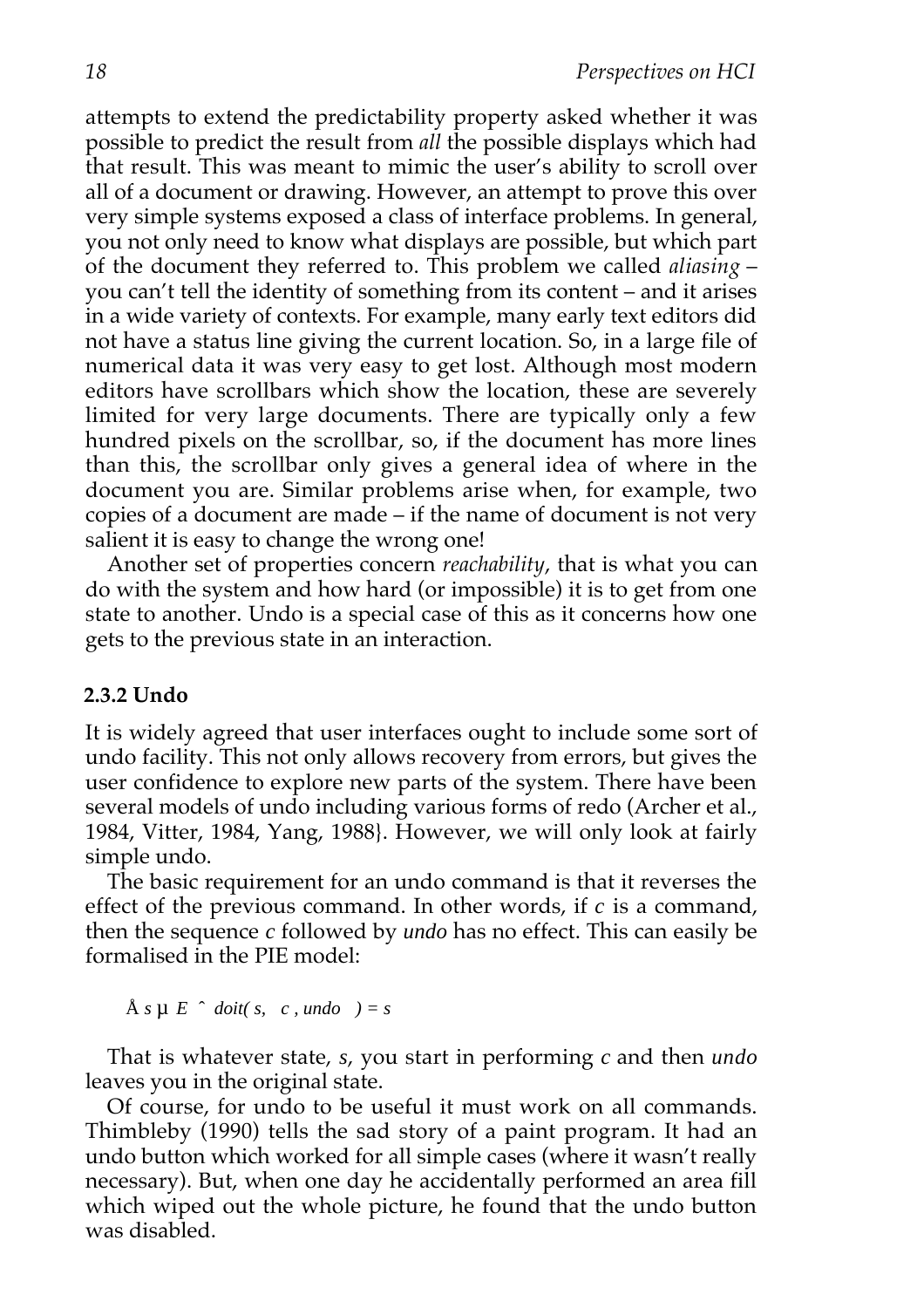#### *Formal methods 19*

This suggests that the above formula should be true of *any* command at all. This at once raises the issue of whether the *undo* command itself is included — that is, is undo undoable? The purist would argue that for consistencies sake all commands should be equal. Indeed, if one accidentally hit the undo button surely one would like to be able to undo it. Furthermore, the undo button on many systems appears to function in this way, if you hit it a second time it restores the system to the state before the first undo. Or does it? Let's look a little more closely.

Assume our system does indeed obey the undo property for all commands *including* undo itself. Consider an arbitrary start state, call it  $s_0$  and any two commands, say *a* and *b*. If we issue *a* from state  $s_0$ we would get to some new state of the system, call it *sa* whereas if we had issued *b* we would have got to a state  $s<sub>b</sub>$ . However, from either state the *undo* command should return us to state *s0*. This situation is shown in Figure 2.4. Notice that whichever way you go round the lozenge you get back to  $s_0$ . The top and bottom path around it represent different possible traces of user behaviour. But, what now happens if the user enters a second *undo*? Looking at the top of the lozenge, corresponding to the trace where the user entered *a*, the rule that *undo* followed by *undo* has no effect would suggest that the resulting state (denoted by "?") is *sa*. However, if we look at the bottom of the lozenge, we would conclude that the state is  $s<sub>b</sub>$ . So if our system satisfies the undo property states  $s_a$  and  $s_b$  must be identical. However, the commands *a* and *b* were not special, so whatever commands the user enters in state  $s_0$  it always ends up in the same state (call it  $s_1$ ). Of course,  $s_0$  was also an arbitrary start state, so the system always does the same thing no matter what command the user enters. Given that one of those commands, namely *undo*, always returns one to the previous state, this implies that the system is either a flip-flop, with only two states (rather boring) or has only one state (i.e., it does nothing at all — even more boring).



**Figure** 2.4 Undoing undo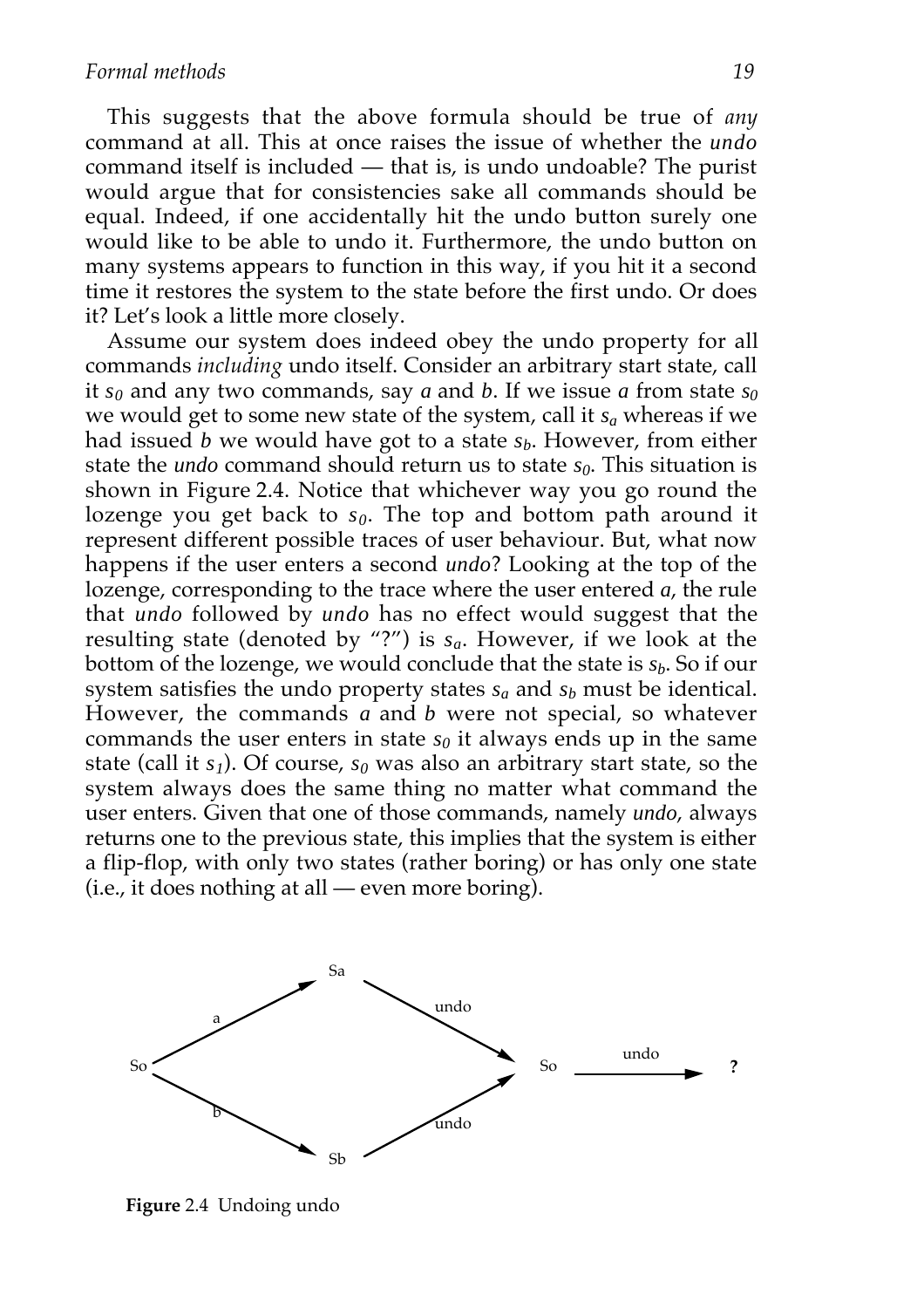Perhaps you feel you've been hoodwinked by the formal argument. Surely the above is just a limitation in the formalisation of the problem. The diagram represented two possible ways the system could be used, of course in reality only one could happen. Let's say it was the top path, the user does *a* followed by two *undo*s. Now when the user performs the second *undo*, surely you might say, the system knows the user did the action *a* and can thus redo it? But, if this were the case, then the system would have to explicitly remember that *a* had been done – and this knowledge would have to be in the state – just as your memories are in the internal 'state' of your brain. However, if the system were remembering the *a* after the first *undo*, it could not be in the same state as it was at the start  $(s_0)$ . So, either the first *undo* doesn't forget the *a* properly, or the second one can't remember it in order to redo it! The formal argument is really just a more precise and conclusive version of this argument. The nice thing about the formal argument is that, once you have overcome the hurdle of the formalism itself, it is particularly easy to discuss different potential sequences of actions which get quite involved when expressed textually.

So, in short, we can conclude that *no* reasonable system can *ever* have an undo command that works uniformly for all commands including itself. This is an extremely general and powerful result. It means that one can stop trying to endlessly fix and refix algorithms which attempt to obtain this impossible goal. Instead, one can concentrate ones efforts on developing forms of undo which are both achievable and useful.

If this is so, then what about those systems which appear to have undoable undo? In fact, if you look carefully 'appear' is the right word. The way they work is more or less as follows. Imagine the system without an undo command. It has some system state associated with it. When the undo command is added to the system the state is made more complex and effectively contains *two* (different) copies of the original state. These correspond to the current state and the last state. All the undo command does is to swop these two copies. However, the effect of a normal command is effectively to push out the old previous state and make a new current state. The undo command does not reverse this process.

Notice that in this explanation there is a difference between the state of the system that you normally think of, and the full state of the system when we take the undo command into account. The undo command reverses the effects on the former, not the latter. Like version control and other history or auditing mechanisms undo is best thought of as a meta-command that operates on a completely different level.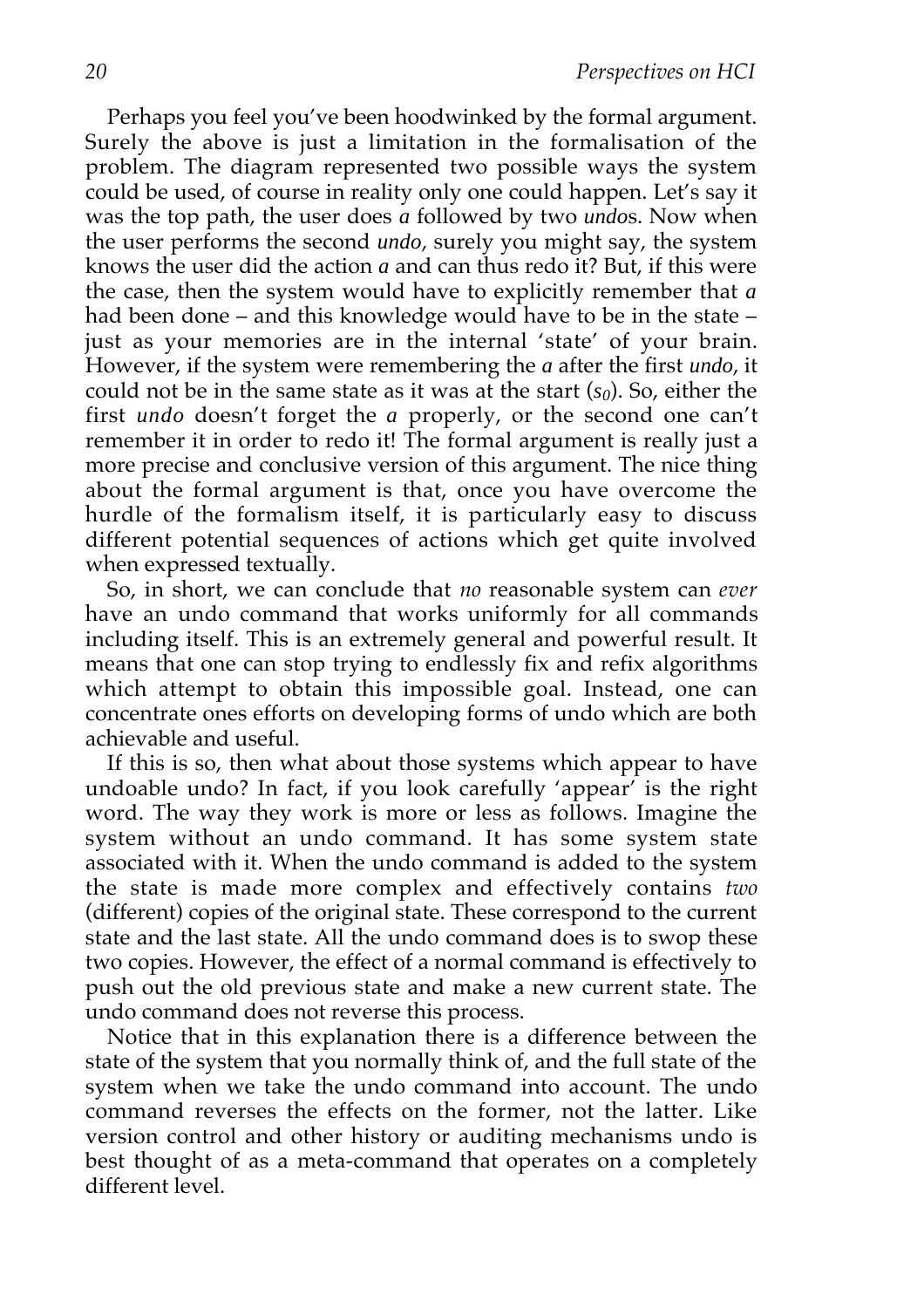#### *Formal methods 21*

As well as being able to study single-user undo it is also possible to look at the meaning of undo in a multi-user context. One problem is the meaning of undo when the user (say Alison) who issues the undo command is not the same user (say Brian) who issued the last command. Should Alison's undo operate on Brian's command called *global undo*, or on her own last command — called *local undo*. In most circumstances it is clearly local undo which the users will expect. However, there may be some form of interference between commands, so it is not clear when local undo is meaningful. A formal analysis of multi-user undo (Abowd and Dix, 1992) has exposed precisely those circumstances when local undo is possible and also shown that there are circumstances when there is no sensible meaning to it. This impasse acted as a spur to look more closely at what undo is *for*, and hence a complete re-evaluation at an informal as well as a formal level of what facilities ought to be offered for undo.

The example of undo shows how useful formal models can be as tools for understanding. The specification we originally gave for undo sounded good enough, but was inconsistent. If we had tried to build a system having such an undo, we would either fail, or *think* we had succeeded. In the former case, we might keep fruitlessly trying to build a system with a single universally applicable undo button. In the latter, we might delude ourselves into thinking this was what we had, only to discover (after selling the system!) that there were cases where it failed.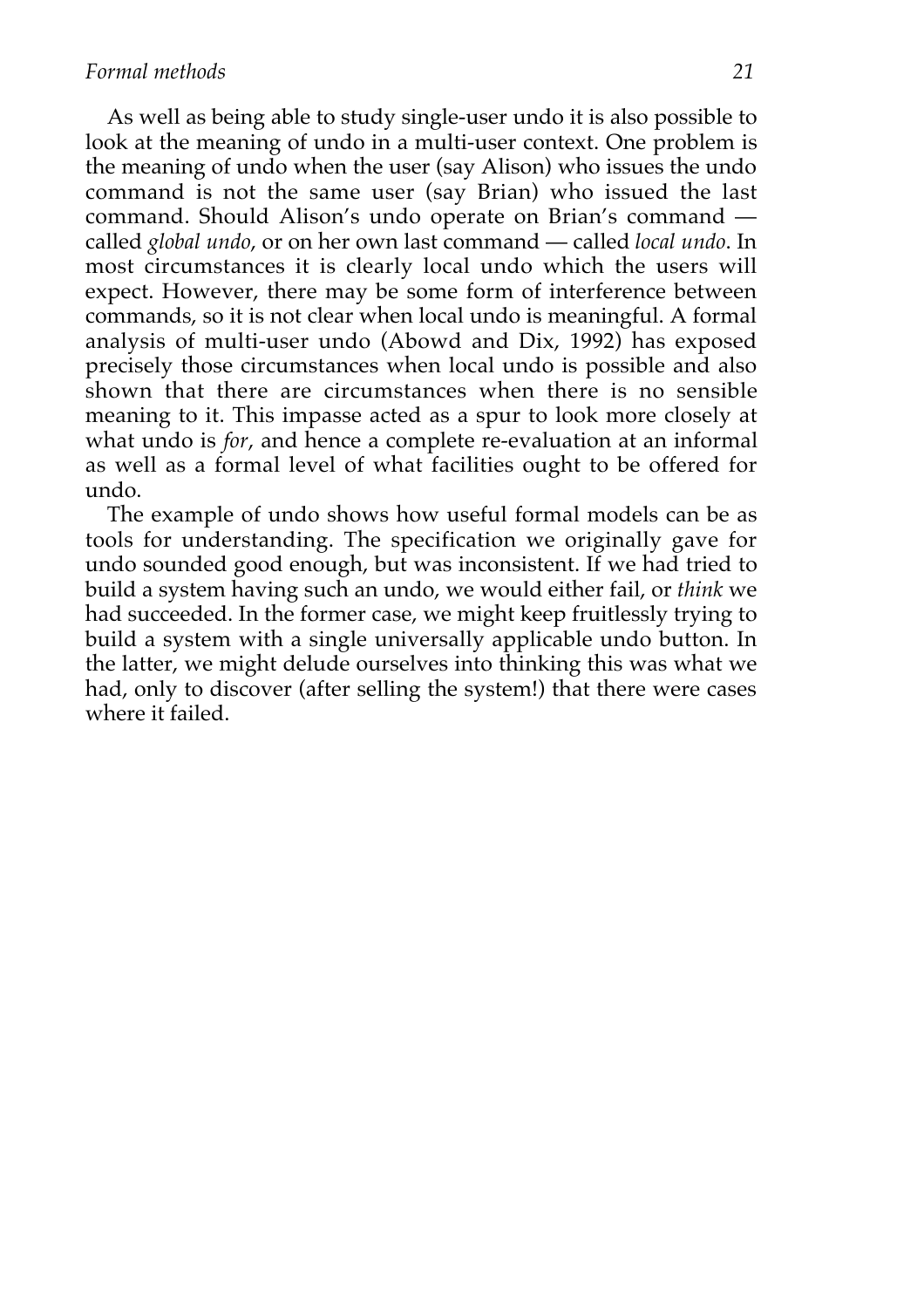## **2.4 Dialogue analysis**

The difficulty about proving properties of systems is that the state is very complex. For example, the state of a word processor will contain information such as:

|       | <b>Screen:</b> edit screen                  |
|-------|---------------------------------------------|
| Text: | " to be or not to be, $\ldots$ "            |
| Menu: | file menu displayed                         |
|       | <b>Cursor:</b> at the 7th character line 12 |

To be able to prove things about such a state, we need to reason about numbers and text as well as mode indicators such as **Screen** and **Menu**. The number of possible texts and cursor positions is infinite, or even if we take into account system limits *very large*. This means we have to reason symbolically — heavy mathematics!

Dialogue descriptions usually limit themselves to the finite attributes of the state. Those which have a major effect on the allowable sequences of user actions. They are thus instantly more amenable to automated analysis (we can sometimes simply try all cases). Furthermore, dialogue descriptions are often used as part of design anyway, thus we may be able to take an existing product of the design process and obtain instant added value.

I said earlier that all formalisms abstract away some details in order to emphasise and make precise others. Dialogue notations abstract away most of the details of the system state in order to emphasise the user's actions on the system and the order in which they can occur.

Even within dialogue notations there is some variation of level of abstraction. Some deal with low level user events such as mouse clicks and keystrokes, others deal with more abstract events such as 'enter login name'. Also some dialogue notations do capture some aspects of the state, especially those which are intended for prototyping. However, in the latter notations the state description is usually clearly separable from the 'real' dialogue description. More normally the effects of user's actions on the system state is denoted by textual annotations or by the use of meaningful names.

## **2.4.1 Notations**

There are a large number of different dialogue notations. Some use diagrammatic representations of the dialogue (see below) and others use textual representations (such as the use of grammars or production rules).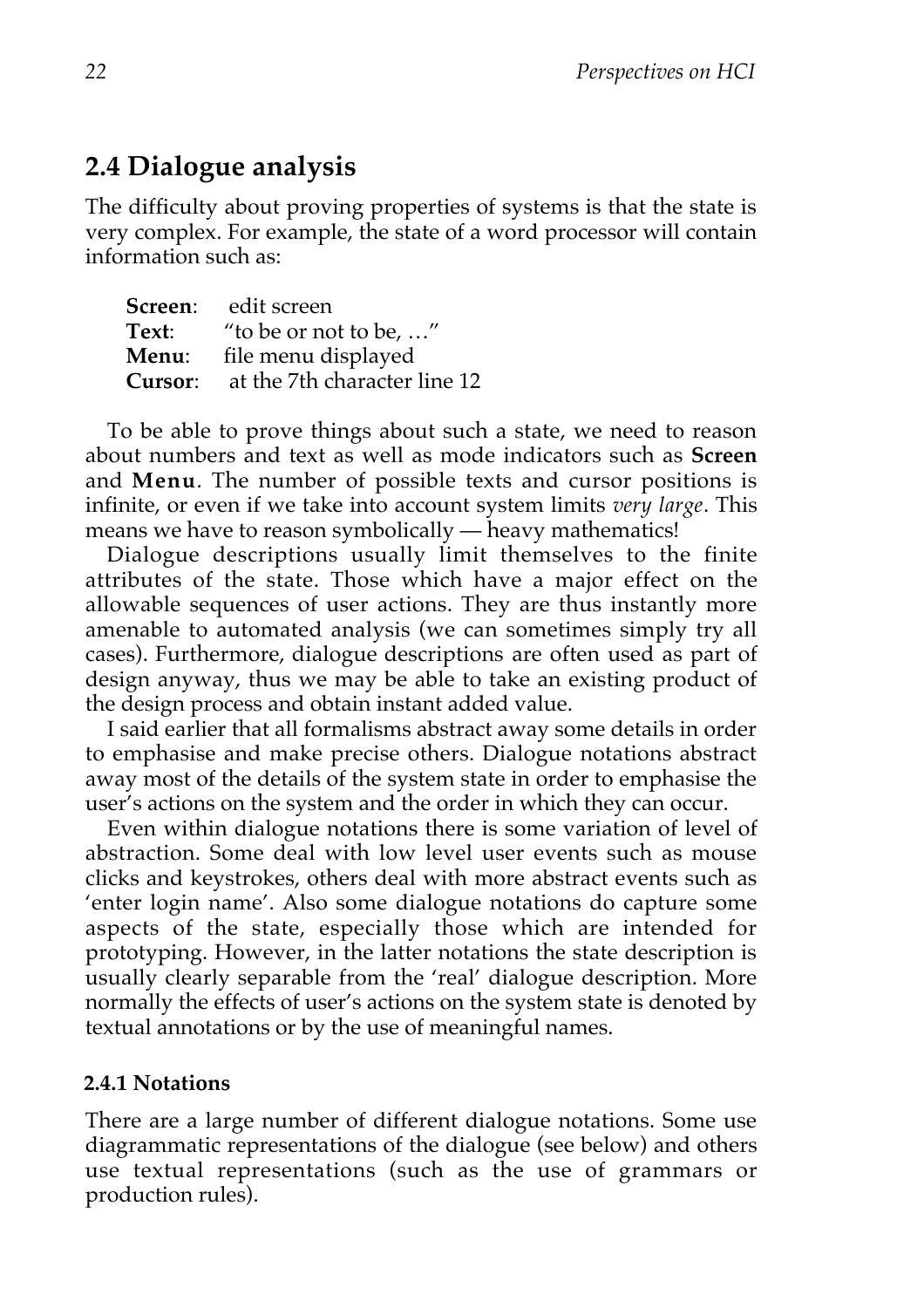Of the diagrammatic techniques, *state transition network* (STNs) are most heavily used. (But even they come in several variants.) We will base our discussion primarily on STNs, but other notations could equally be used.

State transition nets consist of two elements:

*circles* – denoting the states of the dialogue

*arcs* – between the circles, denoting the user actions/events



**Figure** 2.5 State transition network for menu driven drawing tool

Figure 2.5 shows a STN describing a portion of the dialogue of a simple drawing tool. The arcs are also labelled with the feedback or system response resulting from the user's actions. Note how cramped the arcs get — obviously a lot is happening at each event.

The STN for a full system would usually be enormous. To manage the complexity, STNs are often described hierarchically. For example, Figure 2.5 shows the higher level dialogue for the drawing tool, selecting between several sub-menus. The menu in Figure 2.5 corresponds to the graphics sub-menu. Each of the sub-menus would have similar STNs describing them.

The hierarchical decomposition in this diagram is of states. Single states in the high-level diagram correspond to an entire low-level STN. There are other possibilities for hierarchical decomposition, for example, augmented transition networks allow both user actions and system responses to be decomposed into further STNs.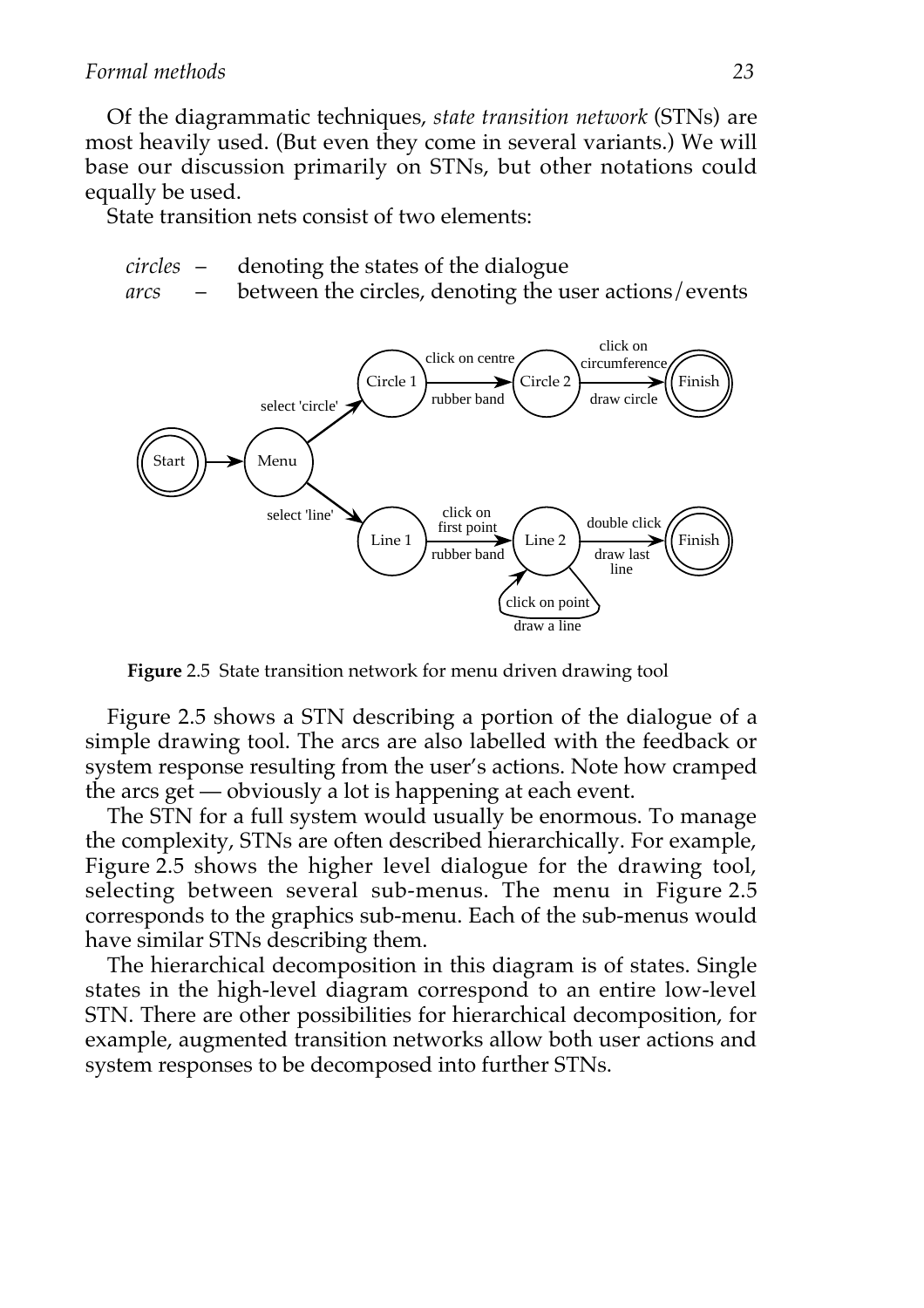

**Figure** 2.6 Hierarchical state transition network for complete drawing tool

## **2.4.2 Why do people use dialogue notations?**

One advantage of performing formal analysis on dialogue descriptions is that they often 'come for free', a natural product of the design process. There are several reasons for this which we'll look at in turn.

## *UIMS*

If we use a User Interface Management System (UIMS) or User Interface Development Environment (UIDE) this will usually include a formal description of the dialogue. This may be in the form of production rules, a grammar or even some graphical representation. Some of these representations, especially production rules, do not completely separate the dialogue from the underlying state. However, the conversion required is certainly far less work than generating the description from scratch *and* is guaranteed to be consistent with the actual system.

## *Paper specification*

A second reason for the use of dialogue descriptions is simply as a paper specification method, just as one might use data-flow diagrams for information systems or entity-relationship diagrams for database design. Several years ago I was working in a data processing department producing information systems under a forms-based transaction processing (TP) environment.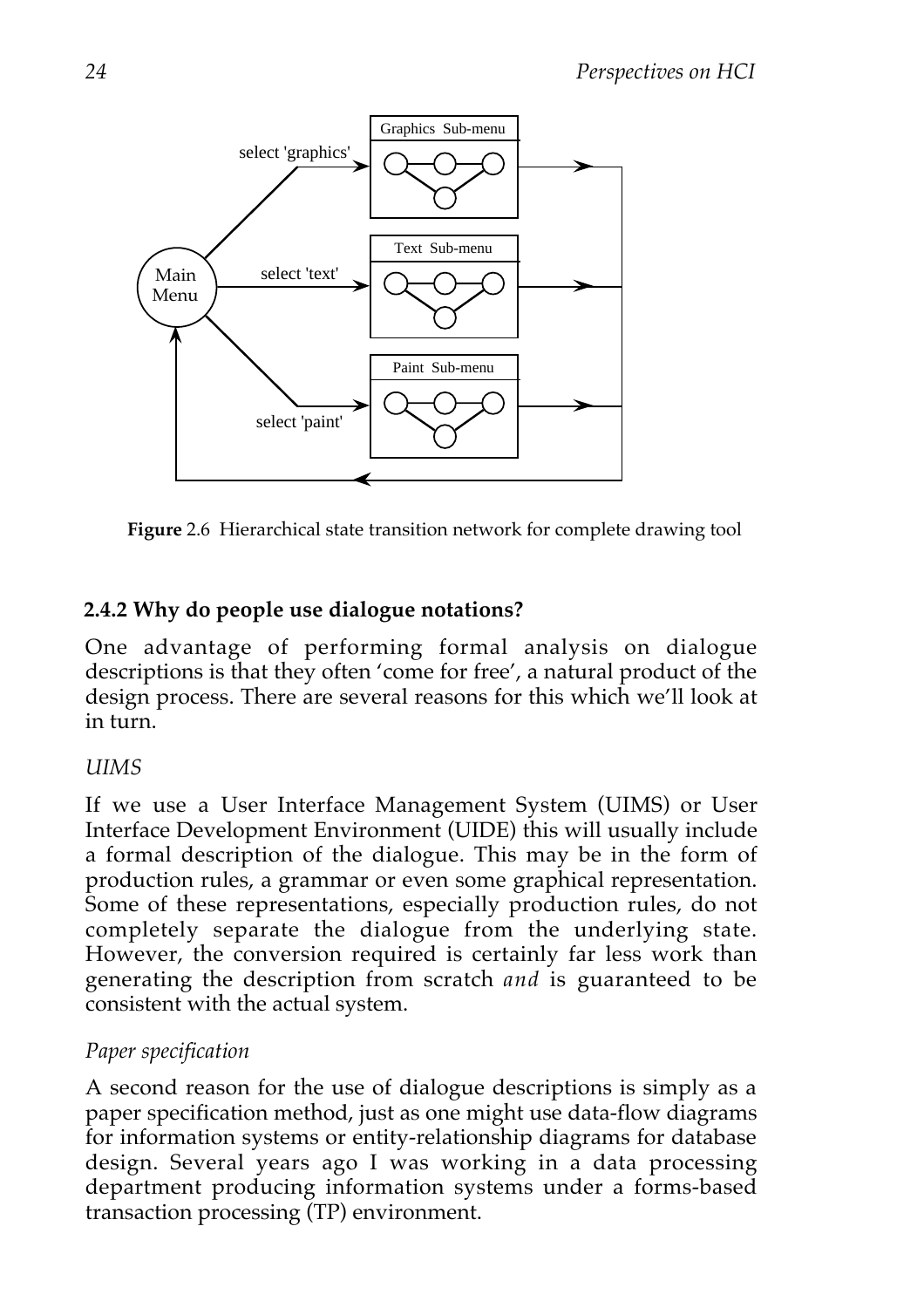Programming a TP system is similar to many window systems, basically a stimulus-response model. Your program gets a screen full of data and must decide what to do with it. When it has processed that screen, it sends a fresh template to the user and then goes on to service a *different* terminal. Because of this form of programming, one cannot implicitly encode the dialogue within the program structure. So, for example, it is quite difficult to ensure that the user can only delete a record after it has been displayed.

To ease the problem of writing (relatively) complex dialogues under this regime, the author used flowcharts to describe the interaction with each user. Figure 2.6 shows a flowchart for a delete sub-dialogue similar to those used.

Note two things, despite surface similarities, there are important differences both from normal program flowcharts and from STNs.

First, note that a flowchart of the program implementing this dialogue would (because of the stimulus-response model) be treelike. It would have to explicitly store the dialogue state and generally being totally incomprehensible *without* the corresponding dialogue description. Furthermore, the sorts of things one puts in the boxes of a dialogue flowchart are different from program flowcharts. For example, reading a record could be a complex activity, say searching through a file until the matching record is found. However, from the dialogue viewpoint this corresponds to a single system action.

Note also that although superficially like an STN, with boxes connected by arrows, the emphasis is rather different. The boxes represent system processes or user interactions, that is, the notation is event/process oriented rather than state oriented.

In a different vein, formal notations are often criticised for the amount of work required. However, the author's experience counters this. The author used these diagrams and converted them, mechanically, but by hand into COBOL programs. Using this method I was able to produce within days, systems which had previously taken months to complete. Furthermore, changes could be accomplished within hours (no mean feat within such an environment!). Although, it might be nice to think this was due to superior programming skills (!), this could in no way account for an order of magnitude difference in productivity.

That is, the adoption of a kind of formal notation did not waste valuable time, but instead made phenomenal time savings.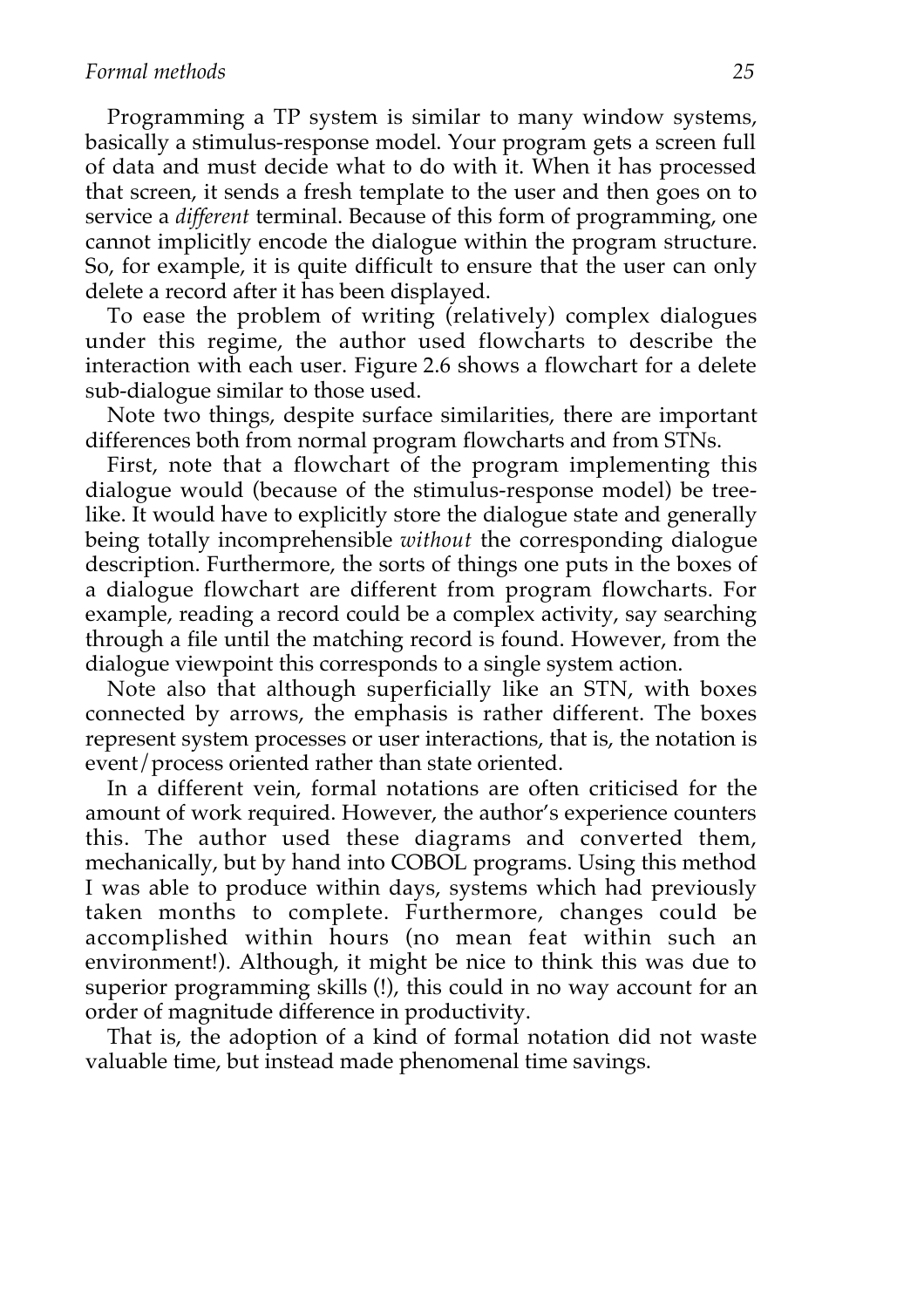

**Figure 2.7** Flow chart of deletion sub-dialogue

## *Prototyping*

Dialogue descriptions can be used to drive prototyping tools or simulators. This is rather like the use with UIMS, but usually with a less extensive environment. One example of this is Heather Alexander's SPI notation (Specification Prototyping and Interaction) (Alexander, 1987). This uses a variant of CSP for the dialogue description and then has tools which allow one to 'run' the dialogue seeing the possible interaction paths.

Another support tool is Hyperdoc developed by Harold Thimbleby (Thimbleby, 1993), shown in Figure 2.8. The screen shows part of the description for a JVC video-recorder. The top half of the screen is a drawing of the interface. The buttons on the drawing are active — the simulation runs when they are pressed. On the bottom left, we can see part of the dialogue description. This describes the transitions from the state 'playPause'. For example, if the user presses the 'Operate' button, the state will change to 'offTapeIn'.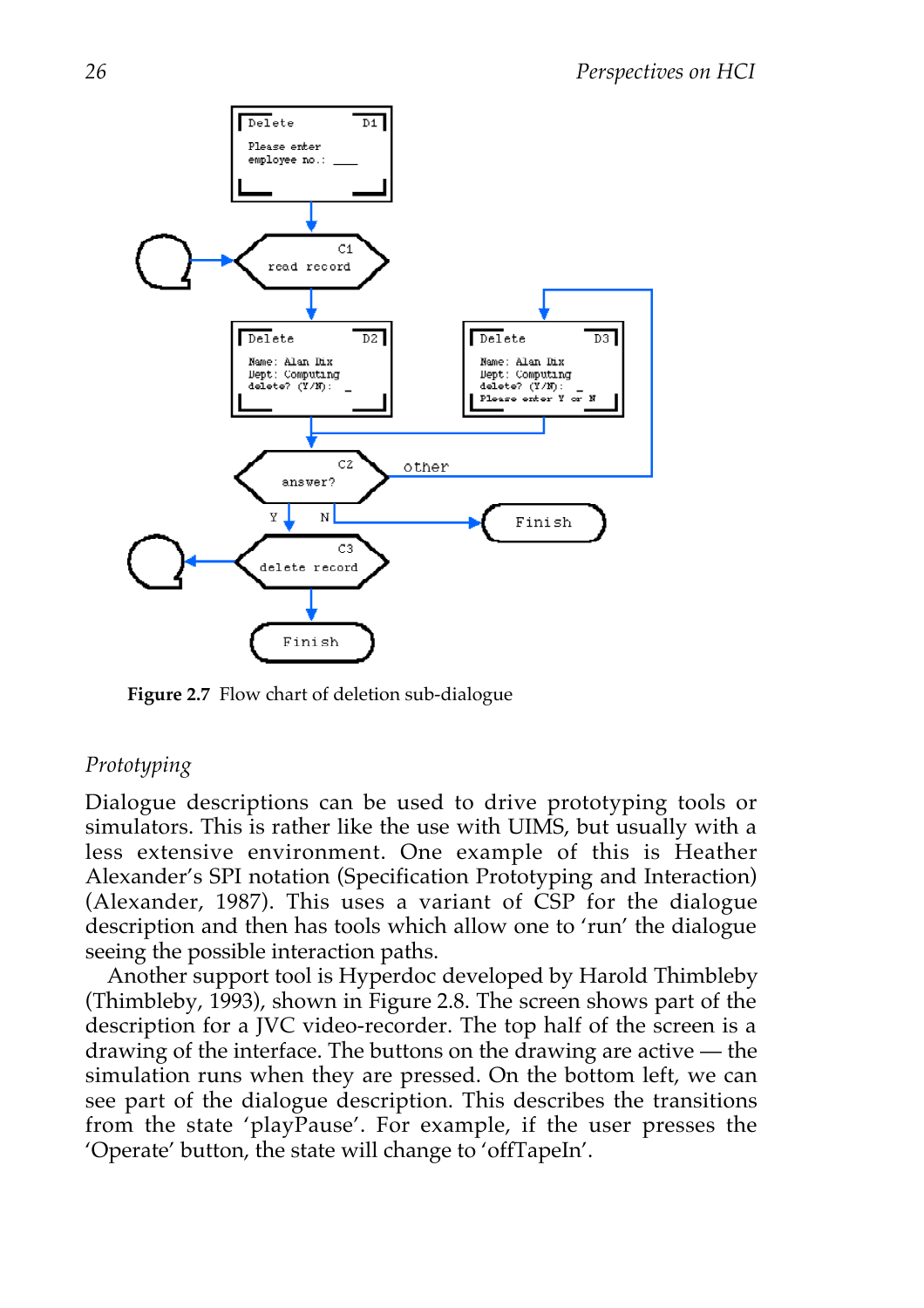|                                                           | on,tape,play,pause |                                  |                                                  |
|-----------------------------------------------------------|--------------------|----------------------------------|--------------------------------------------------|
| Tape in                                                   | Rewind             | Forward                          |                                                  |
|                                                           | Stop/Eject         | Play                             |                                                  |
|                                                           | Record             | Pause                            | <b>Operate</b>                                   |
|                                                           |                    |                                  |                                                  |
| playPause                                                 |                    | pause playing a tape             |                                                  |
| Play playTape<br>Operate offTapeln<br>Forward fastForward |                    |                                  | are playing a tape, but have paused it           |
| Rewind rewindTape<br>Pause                                |                    |                                  |                                                  |
| Record<br>Stop/Eject <u>onTapeln</u>                      |                    | seconds) provides slow playback. | Holding the pause button down (for more than 2)  |
| Tape in                                                   |                    |                                  | Pressing Pause repeatedly advances the video one |
| offTapeOut                                                |                    | frame at a time.                 |                                                  |

**Figure** 2.8 Hyperdoc

In fact, this tool does more than simply simulate the dialogue, it can perform several forms of dialogue analysis.

## **2.4.3 Dialogue properties**

Given a dialogue description, we can begin to look at what properties it satisfies. There are several dialogue properties which are to do with local dialogue actions from a single state:

- *completeness* look at each state, is there an arc coming from that state for each possible user action? If not, what is the effect on the system if the user performs this action? This is a good way of checking for 'unforeseen circumstances'.
- *determinism* is the behaviour uniquely defined for each user action. In a simple STN this corresponds to checking that there is at most one arc labelled with each user action from a particular state. Non-determinism can be deliberate, corresponding to an application decision. However, it can be a mistake, and this is especially easy in complex hierarchical STNs, production rules systems etc. Automatic tools can help check for this.
- *consistency* does the same user action have a similar effect in different states? If not are these dialogue *modes* visibly different?

If we look back to Figure 2.4, we can check it for completeness. The action 'select-line' is not mentioned in either of the line states, but this is deliberate. The line option is assumed to be on a pop-up menu and so cannot occur except from the menu state. The remaining actions are then single and double clicks. What happens if we double click in either of the circle states? Is this signalled to the user as an error by a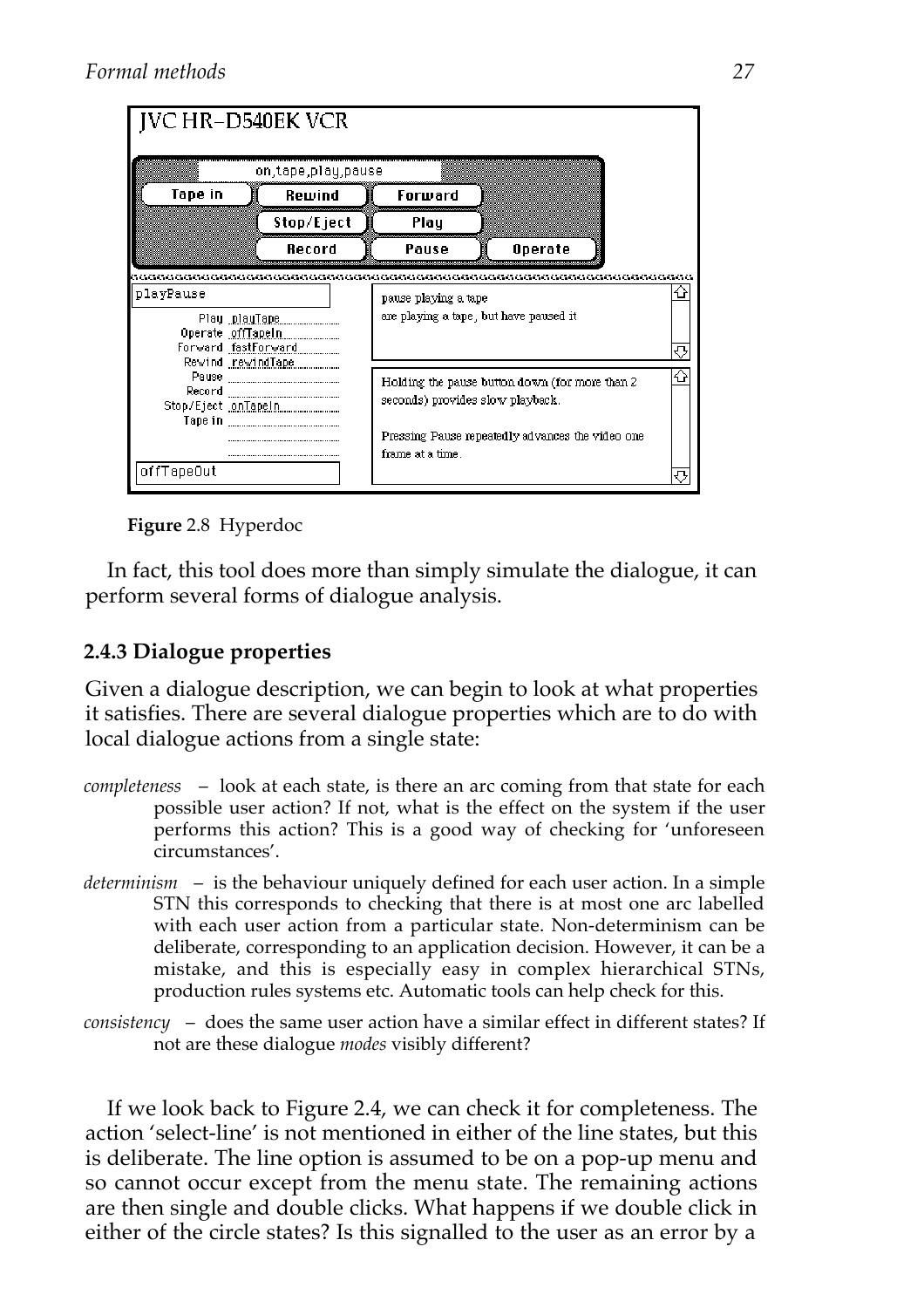beep, simply ignored, does it do something odd (a feature!) or does it crash the program?

Another set of properties are more global, considering how easy or difficult it is to get from one state to another, and often encompassing whole trains of actions.

- reachability can you get anywhere from anywhere? That is, imagine you are at a particular dialogue state and you want to get to a different state. Is there a sequence of user actions which is guaranteed to get you there? In addition, we may want to ask just how complicated and long that sequence is.
- *reversibility* can you get to the previous state? Imagine you have just done an action, but wished you hadn't. This is a special case of reachability, but one which we expect to be especially easy — we all make mistakes. Note this is *not* undo — returning to a previous dialogue state does not in general reverse the semantic effect.
- *dangerous states* there are some states you don't want to get to. Does the system make it difficult to perform actions which take you to these dangerous states?

As an example, we can check the reversibility of the drawing tool (Figures 2.5 and 2.6). Imagine we want to reverse the effect of "select 'line'" from the graphics Menu state. We can perform three actions:

click – double click – select 'graphics' These return us to the graphics pop-up menu. However, these will leave a vestigial circle on the display. That is, in this case, as we warned, reversing the dialogue is *not* undo.

Note also that this reachability for dialogue states is equivalent to the definition for full system states, but weaker. A system cannot be reachable in the PIE sense if it is not reachable at the dialogue level, but, like undo, dialogue reachability does not guarantee full reachability.

In graph theoretic terms, dialogue reachability is called strong connectivity and the Hyperdoc tool, described previously, is able to perform this analysis for the designer.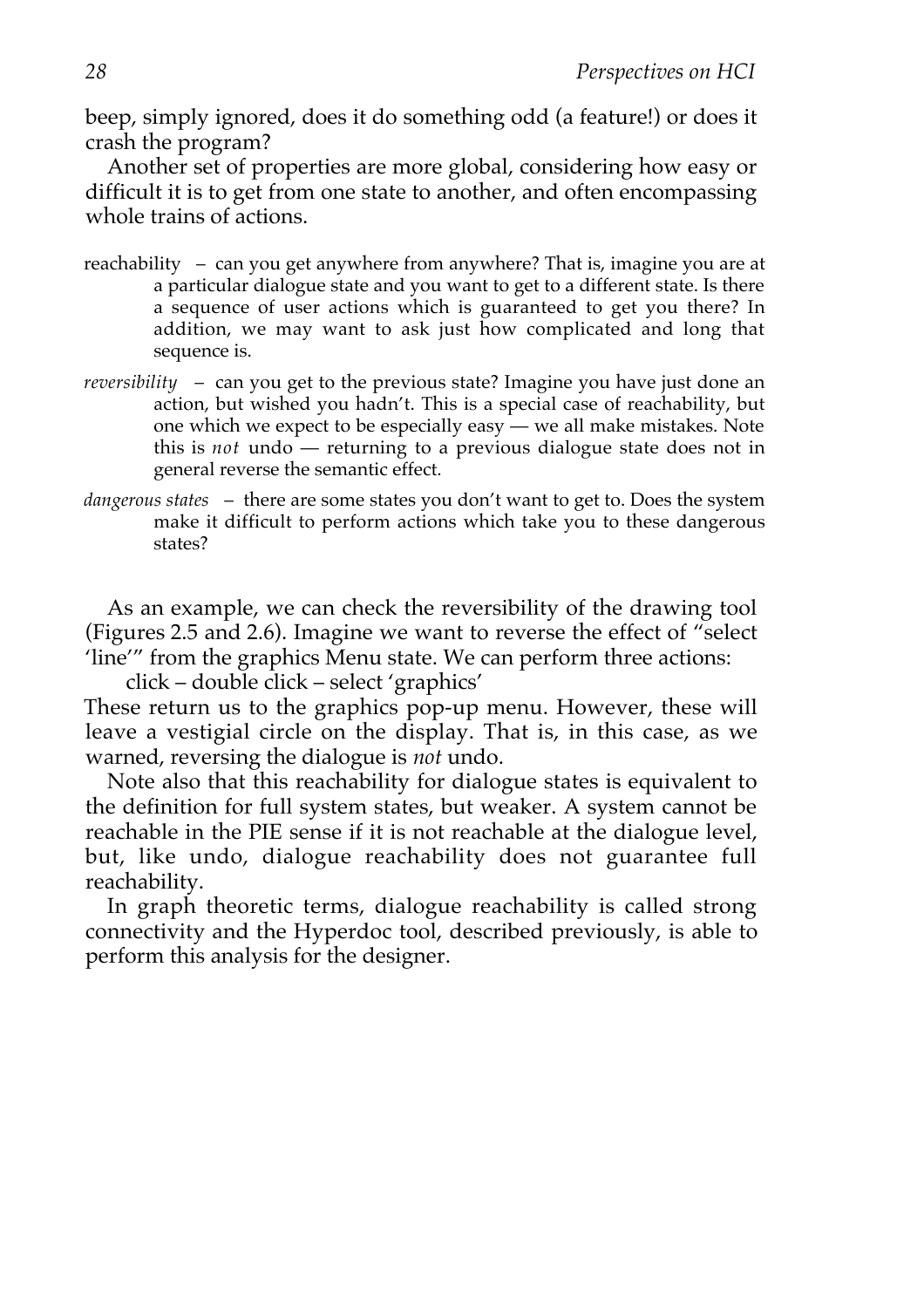## **2.4.4 Example – digital watch**

### *User's documentation*

A digital watch has a very limited interface — 3 buttons. These must control the watch display (time/calendar) a stopwatch mode and an alarm.

We only consider one of the buttons, button 'A', which is used to move between the four main modes: time/calendar, stopwatch, alarm setting and time setting.

Figure 2.9 shows a portion of the user instructions. It is a simple state transition network.



**Figure** 2.9 Instructions for digital watch

We can analyse this network. The time and alarm setting modes are dangerous states, we don't want to set the time by accident. These states are guarded — you have to hold the button down for two seconds. This button is very small and it is difficult to hold it down by accident.

What about completeness? The idea of holding the button down suggests that we ought to distinguish the actions of depressing and releasing button 'A'. So, what do these actions do in the different modes?

Although the STN is incomplete this is acceptable for the user instructions so long as undocumented sequences of actions do not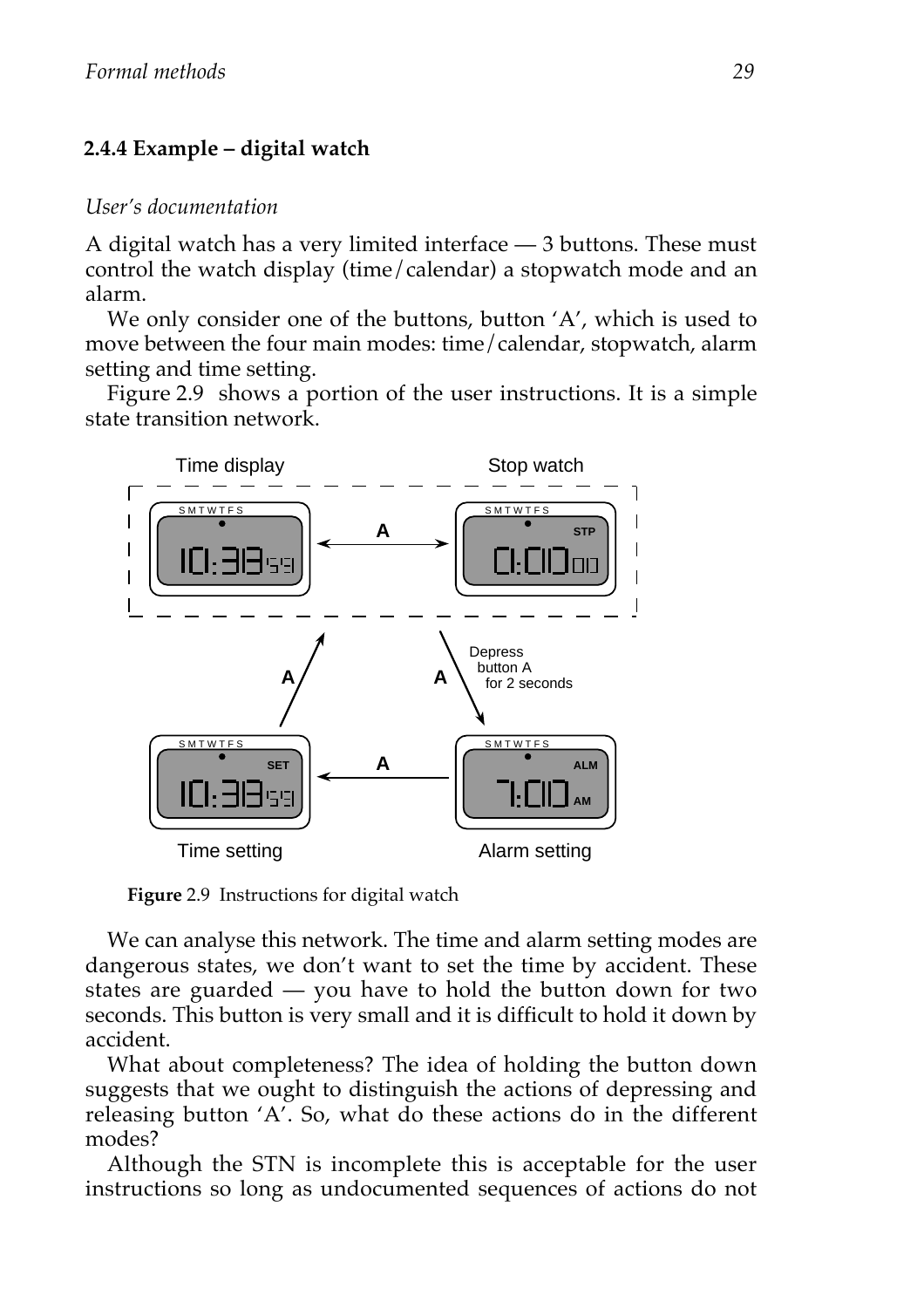have a disastrous effect. However, the designer must investigate all possibilities to check this.

## *Designer's documentation*

Extensive experimentation eventually revealed the complete STN for the watch, shown in Figure 2.10. This includes for each state the effect of the three actions:

- depress A
- release A
- wait two seconds



**Figure** 2.10 Design diagram for digital watch

Notice that this required the addition of two meta-stable versions of the time/calendar state and the stopwatch state. This is the sort of diagram that the designer would need to analyse and to pass on to the implementor.

The diagram looks fairly complex — and we've only looked at one button!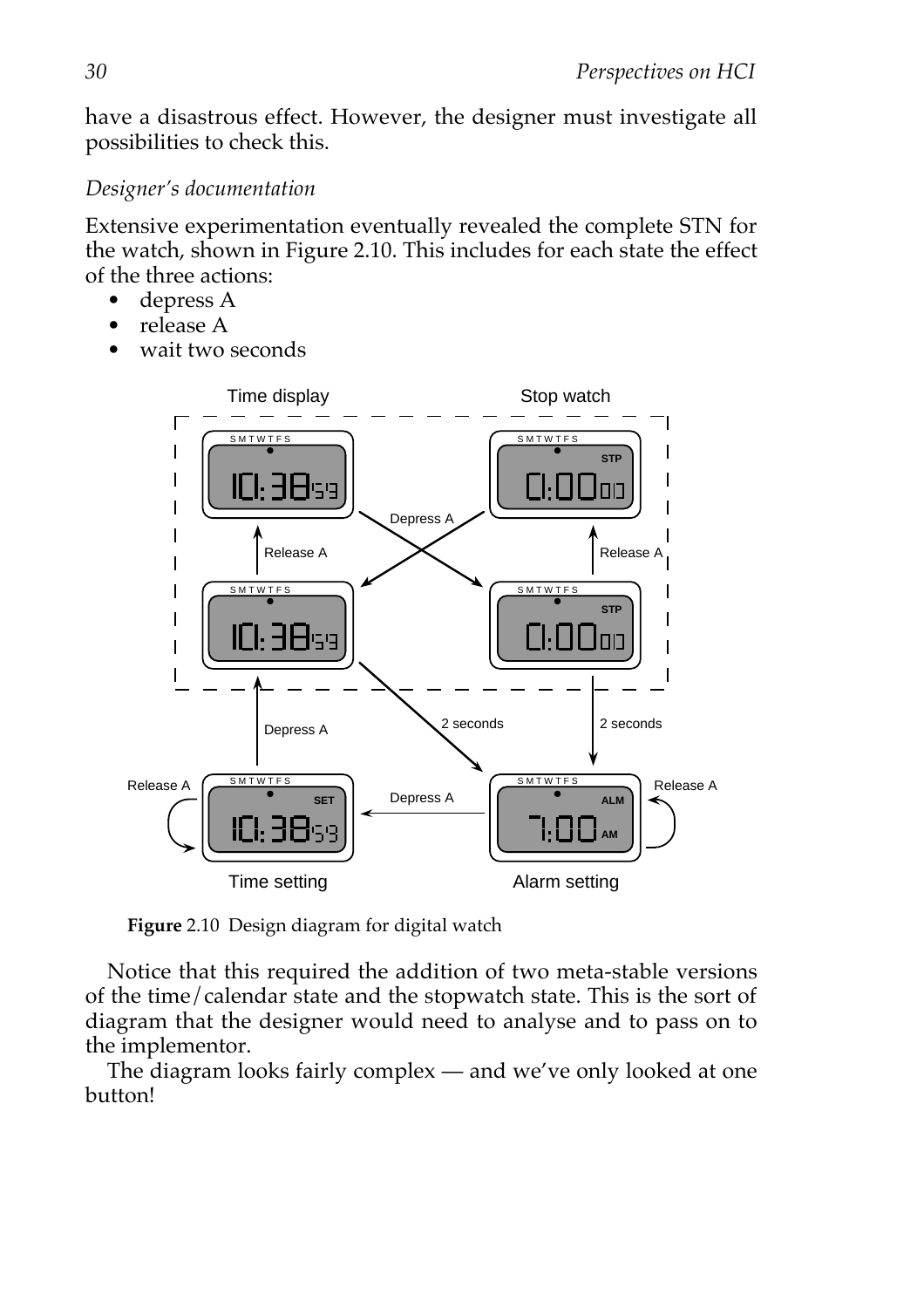#### **2.4.5 Example – dangerous states**

One of the word processors being used to prepare this document exhibits dangerous states. It has two main modes, the main mode where you edit the text, a menu and help screen from where you perform filing operations. You switch between these modes with the 'F1' key. In addition, from the menu you can exit the word processor by hitting the 'F2' key. These modes and the exit are shown in Figure 2.11.



**Figure** 2.11 Main modes of text editor

If the text has been altered it is automatically saved upon exit. However, if you have altered the text, but then decide to abandon your edits, this automatic save can be turned off by hitting the escape key in the Menu mode. Subsequent edits will reset this and the text will be again be saved. Of course, not saving altered text is dangerous (but may be required). In order to expose this behaviour the diagram must be redrawn with the states duplicated to differentiate exit with and without save . We therefore get the diagram in Figure 2.12, in which the dangerous states have been hatched.



**Figure** 2.12 Revised STN with dangerous states

This multiplying of states is a *semantic* distinction, but can be recorded in the dialogue. We can then ask at a dialogue level whether or not it is easy to get into the dangerous states by accident. The user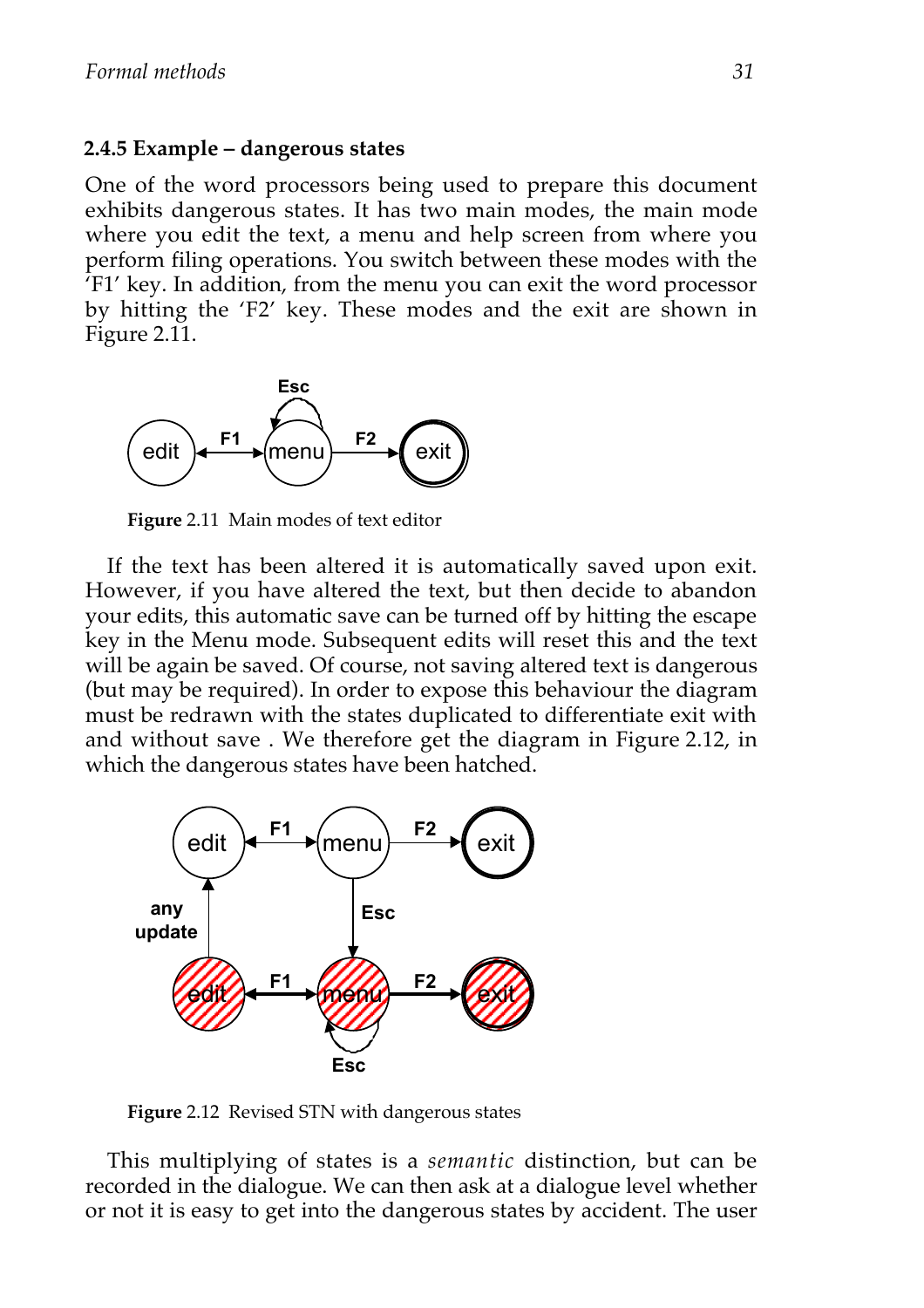spends most of the time in the edit state, so the most dangerous sequence is 'F1-Esc-F2 — exit with *no* save. This is rather close to the sequence 'F1-F2' — exit *with* save, but is this mistake easy to make?

If we decided it was, we can insert a guard, such as a dialogue box asking for confirmation. In fact, the word processor has no such guard.

The dialogue is *not* as is sometimes claimed independent of presentation. There are various lexical and presentation issues which impinge on the dialogue. In particular, the layout of keys on a keyboard or menu items on a screen affects the sort of lexical errors which occur. For example, the author's old computer had the function keys on a separate keypad. One could not accidentally hit 'Esc' in the middle of the sequence 'F1-F2'. However, the author's current keyboard layout is as in Figure 2.13 — disaster!



**Figure** 2.13 Dangerous function key layout

## **2.5 Summary**

Because it forces you to be explicit using a formal specification forces the designer to clarify design issues. Details which might be missed or ignored are made explicit and salient. We saw that even when discussing a simple four function calculator and it will also be apparent in the next chapter. This does not mean that one is swamped in a sea of detail. The ability to work at different levels of abstraction means that you can choose which aspects require this precise treatment. However, having selected the appropriate abstraction, the formalism does not allow you to fudge issues!

Generic models are designed to allow particularly high level analysis. In our example, we saw how a formal analysis showed that certain types of undo command are impossible. It would be virtually impossible to come to this conclusion without a formal analysis. Even many failed attempts at designing and programming such an undo system would not convince one of its impossibility as the complexity of the task would suggest that there were still alternatives to try. However, note that the result of this analysis is an improved understanding of undo which can then be communicated without necessarily using full formalism.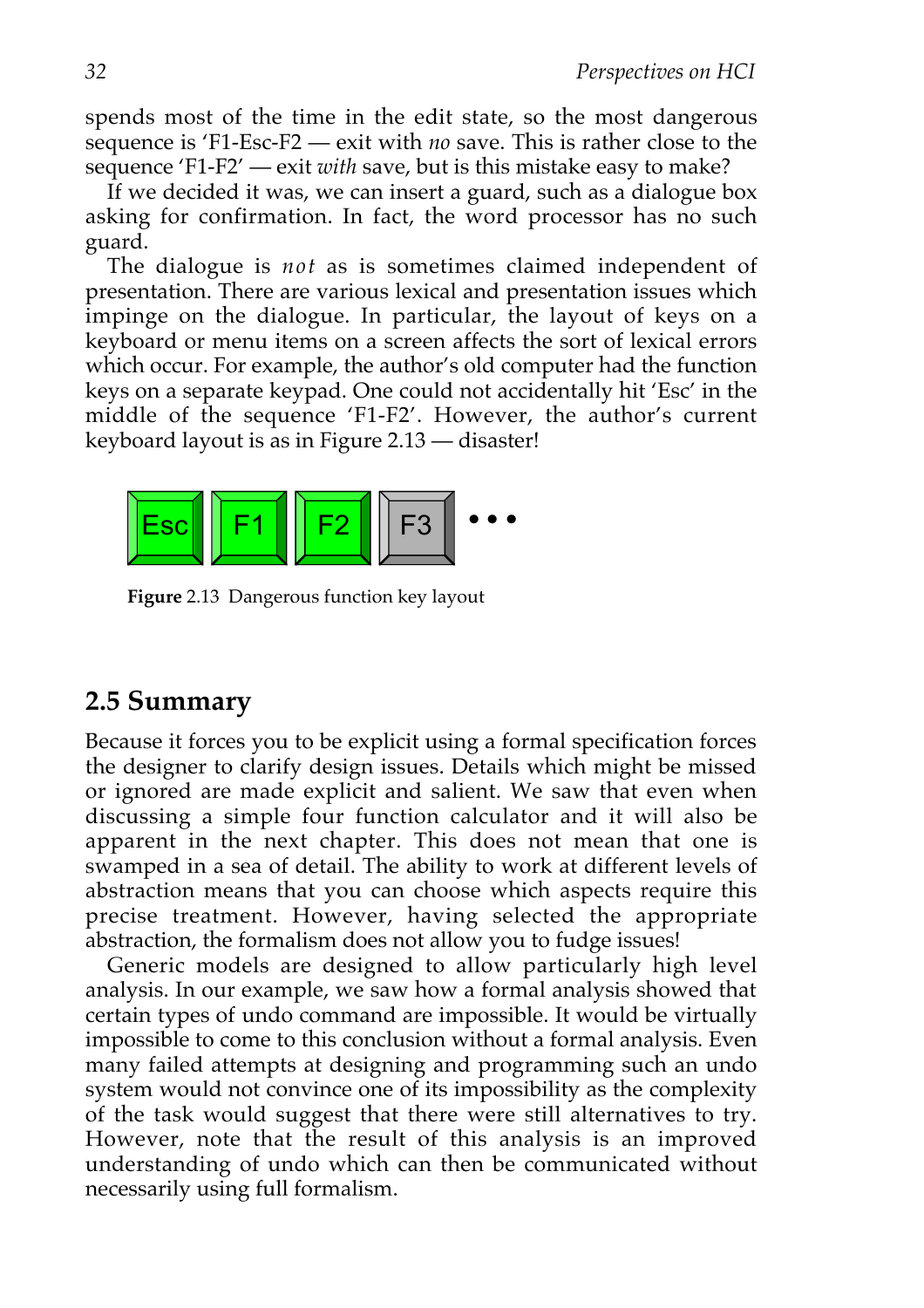#### *Formal methods 33*

We saw that formal modelling techniques, although powerful and useful, require a high level of formal expertise. The generation of informal understanding is one way that the benefits of formal work can distributed. However, in order to 'give away' the benefits of this work to the typical human-factors practitioner less maths' intensive forms of analysis are also required.

Dialogue notations of various forms are often used during the interface design process. We have seen how simplified forms of the usability properties can be tested on dialogue descriptions, sometimes with automatic support. Furthermore, the dangerous states example showed how the dialogue description can form a focus for information from both the semantic level (what is dangerous) and the lexical level (what slips are easy to make).

Diagrammatic dialogue notations are not less formal because they are graphical. They simply are formal about different things. Even a drawing of a proposed screen design is formal in that one can check the eventual system against this 'specification': are the specified fields present, are they positioned as shown? Similarly, an hierarchical task analysis, as in Chapter 7, makes very precise and formal statements about the performance of a task using a system. Any form of specification involves some formal parts about which it makes precise statements, some informal parts perhaps in the form of textual comments, and some things about which it says nothing. The important question is not whether or not you should use formal methods – instead one needs to look at the methods being used and ask whether you know which aspects are formal, and if so whether they are being formal about the right things. And if not – well perhaps you should try some of the ideas in this chapter!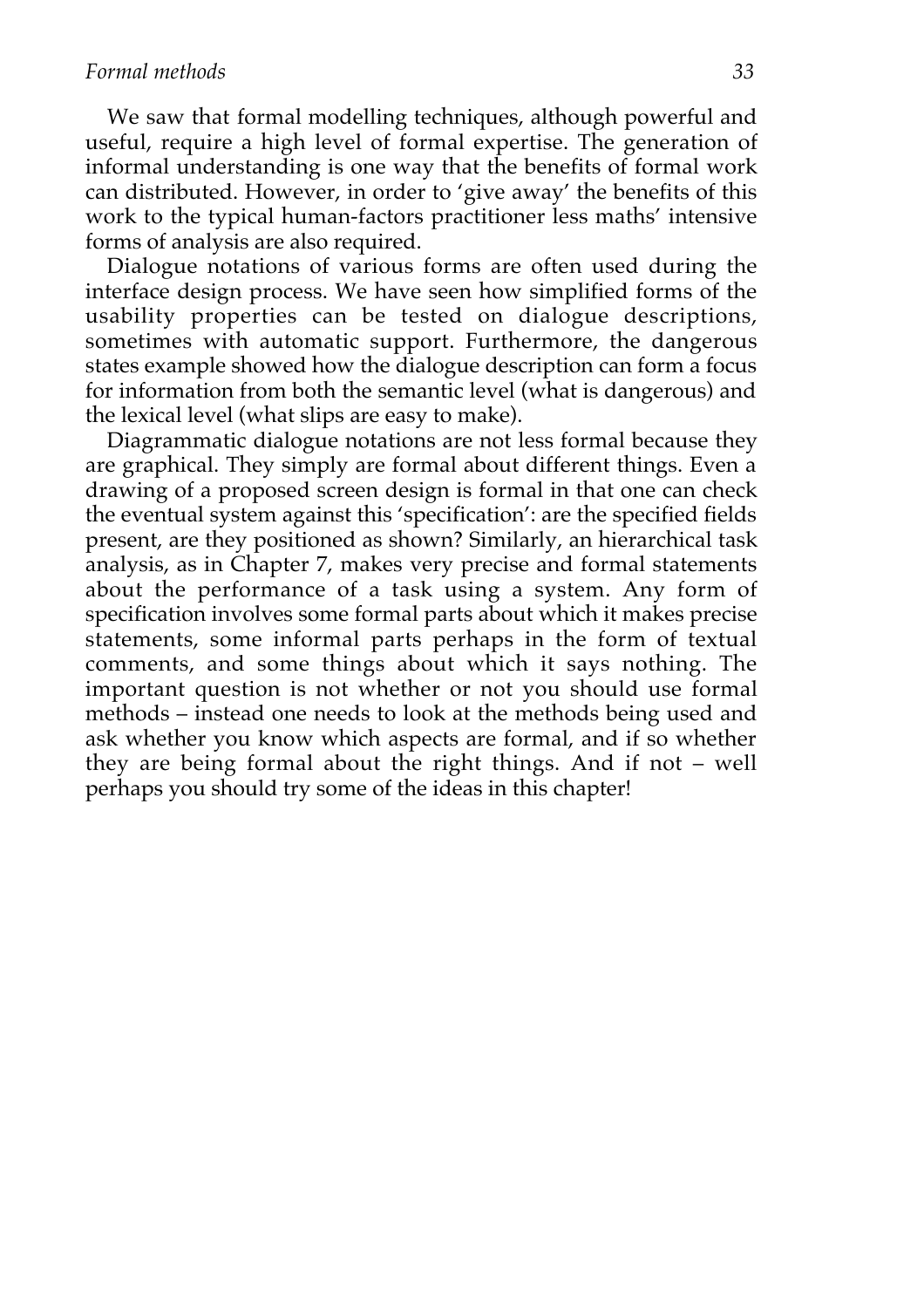## **Further reading**

### **General**

Dix, A. J., Finlay, J. E., Abowd, G., and Beale, R (1993). *Human-Computer Interaction*. London: Prentice Hall.

The material in this paper draws extensively from Chapters 8 and 9 of this book, which also expands upon several of the areas.

### **Formal models of interaction and specification**

Dix, A. J. (1991). *Formal methods for interactive systems.* London: Academic Press. This covers the PIE model and many extensions and other models, including those on which status/event analysis is based.

- Harrison, M.D. and Thimbleby, H.W., editors (1990). *Formal Methods in Human Computer Interaction.* Cambridge: Cambridge University Press,. An edited collection covering a range of formal techniques.
- Thimbleby, H. W. (1990). *User Interface Design.* New York: ACM Press, Addison-Wesley.

A wide ranging book which some extensive explicit formal material, and employing a formal approach to problems in much of its informal material.

- Dix, A. J. and Runciman, C. (1985). Abstract models of interactive systems. In *HCI'85: People and Computers I: Designing the Interface*, Johnson, P. and Cook, S. (eds.), pp. 13–22. Cambridge: Cambridge University Press. The original PIE paper.
- Sufrin, B. (1982). Formal specification of a display editor. *Science of Computer Programming* 1, 157–202

A classic paper describing the formal specification of a display based text editor.

Dix, A. J. (1992). Beyond the interface. In *Engineering for Human-Computer Interaction*, Larson, J. and Unger, C. (eds.), pp. 171–190. North-Holland.

Describes some aspects of status/event analysis relating status/event phenomena to the timescales over which they operate and the concept of *pace*. See also Chapter 9 of (Dix et al., 1993) for status–event timeline diagrams and Chapter 10 of (Dix, 1991) for its formal roots.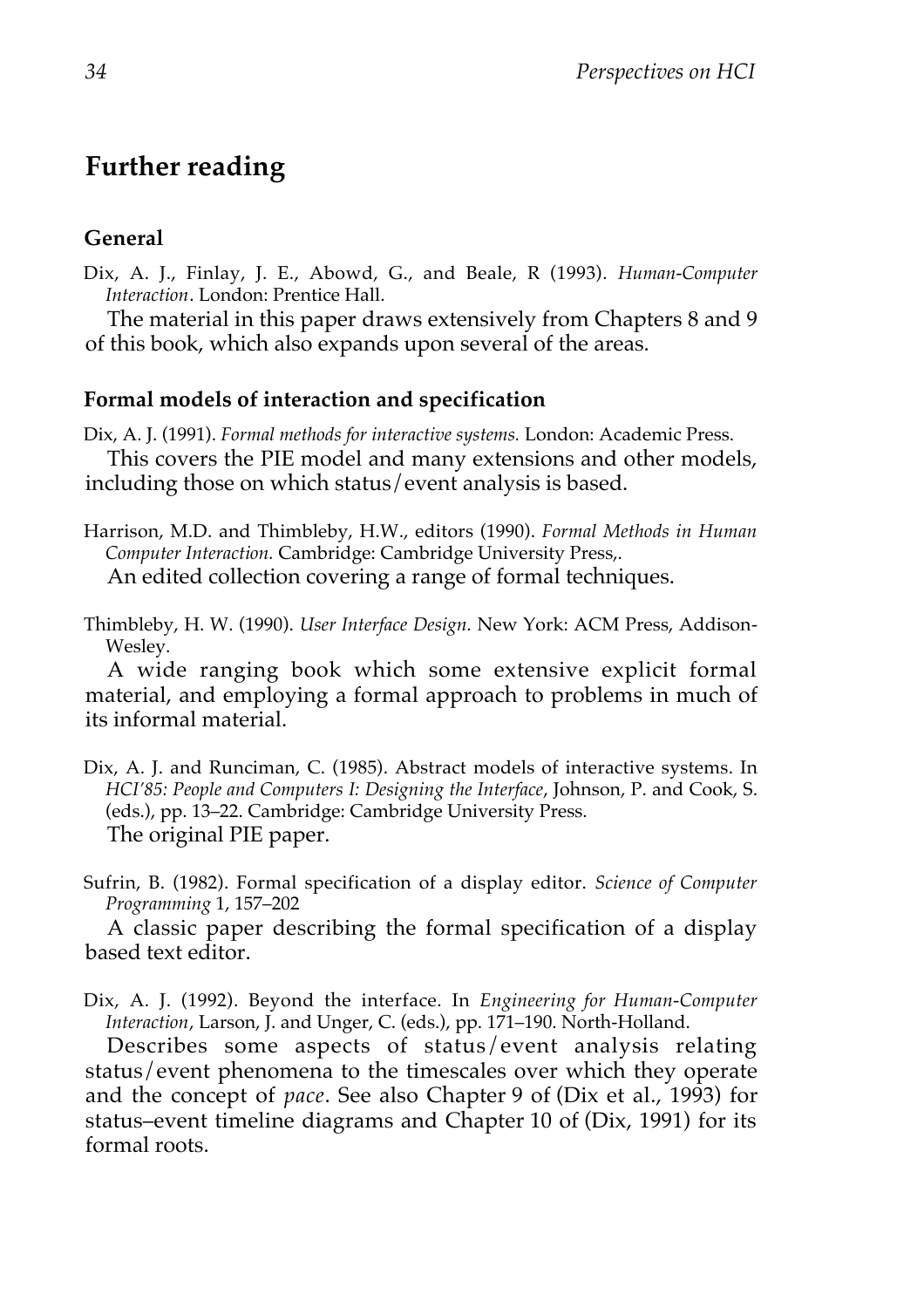## **Undo**

In case the reader's appetite for the fascinating area of undo has been wetted here are a few papers to read. In addition, see Chapter 2 and 4 of (Dix, 1991) and Chapter 12 of (Thimbleby, 1990).

Abowd, G. D. and Dix, A. J. (1992). Giving undo attention. *Interacting with Computers* 4(3), 317–342.

A formal analysis of undo in the context of group editing.

Archer, Jr., J., Conway, R. and Schneider, F.B. (1984). User recovery and reversal in interactive systems. *ACM Transactions on Programming Languages* 6(1), pp. 1– 19.

A classic paper analysing different forms of undo.

Vitter, J. S. (1984). US&R: A new framework for redoing. *IEEE Software* 1(4), pp. 39–52.

Takes undo and redo to its extreme!

Yang, Y. (1988). Undo support models. *International Journal of Man-Machine Studies* 28(5), pp. 457–481. Informal analysis and review.

## **Dialogue**

As well as the following, see Chapter 8 of (Dix et al., 1993) which describes dialogue properties in more detail and any book on UIMS.

Alexander, H. (1987). Formally-based Tools and Techniques for Human-Computer Dialogues. London: Ellis Horwood.

Describes her SPI notation which is both quite powerful and very easy to read.

Thimbleby, H.W. (1993). Combining systems and manuals. In *HCI '93: People and Computers VIII,* J.L. Alty, D. Diaper and S. Guest (Eds.) pp. 479-488. Cambridge: Cambridge University Press.

Describes the Hyperdoc tool, which supports simulation, dialogue analysis and automatic documentation.